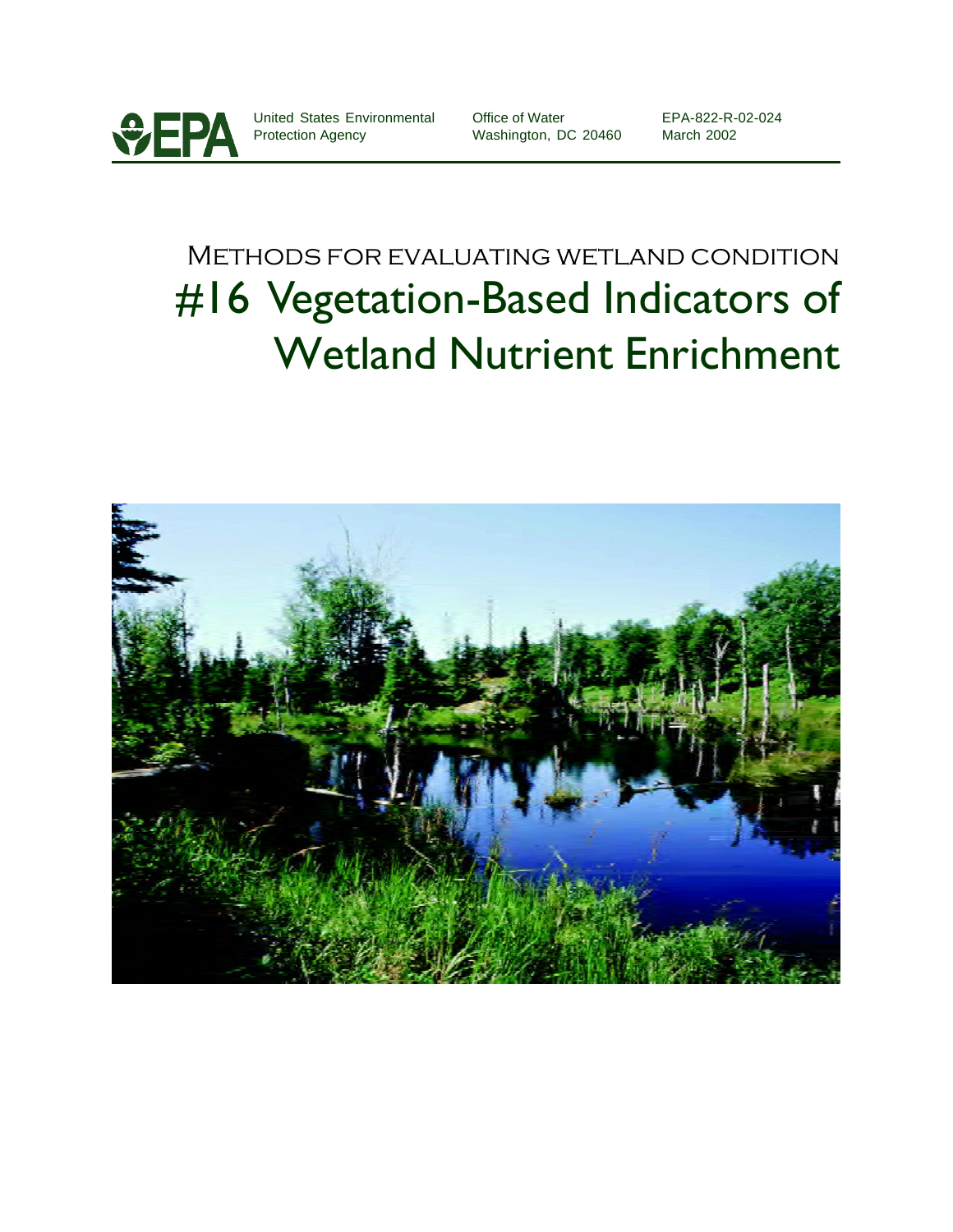

United States Environmental Protection Agency

Office of Water Washington, DC 20460 EPA-822-R-02-024 March 2002

# Methods for evaluating wetland condition #16 Vegetation-Based Indicators of Wetland Nutrient Enrichment

### *Principal Contributor*

Indiana University, School of Public and Environmental Affairs Christopher Craft

### *Prepared jointly by:*

The U.S. Environmental Protection Agency Health and Ecological Criteria Division (Office of Science and Technology)

and

Wetlands Division (Office of Wetlands, Oceans, and Watersheds)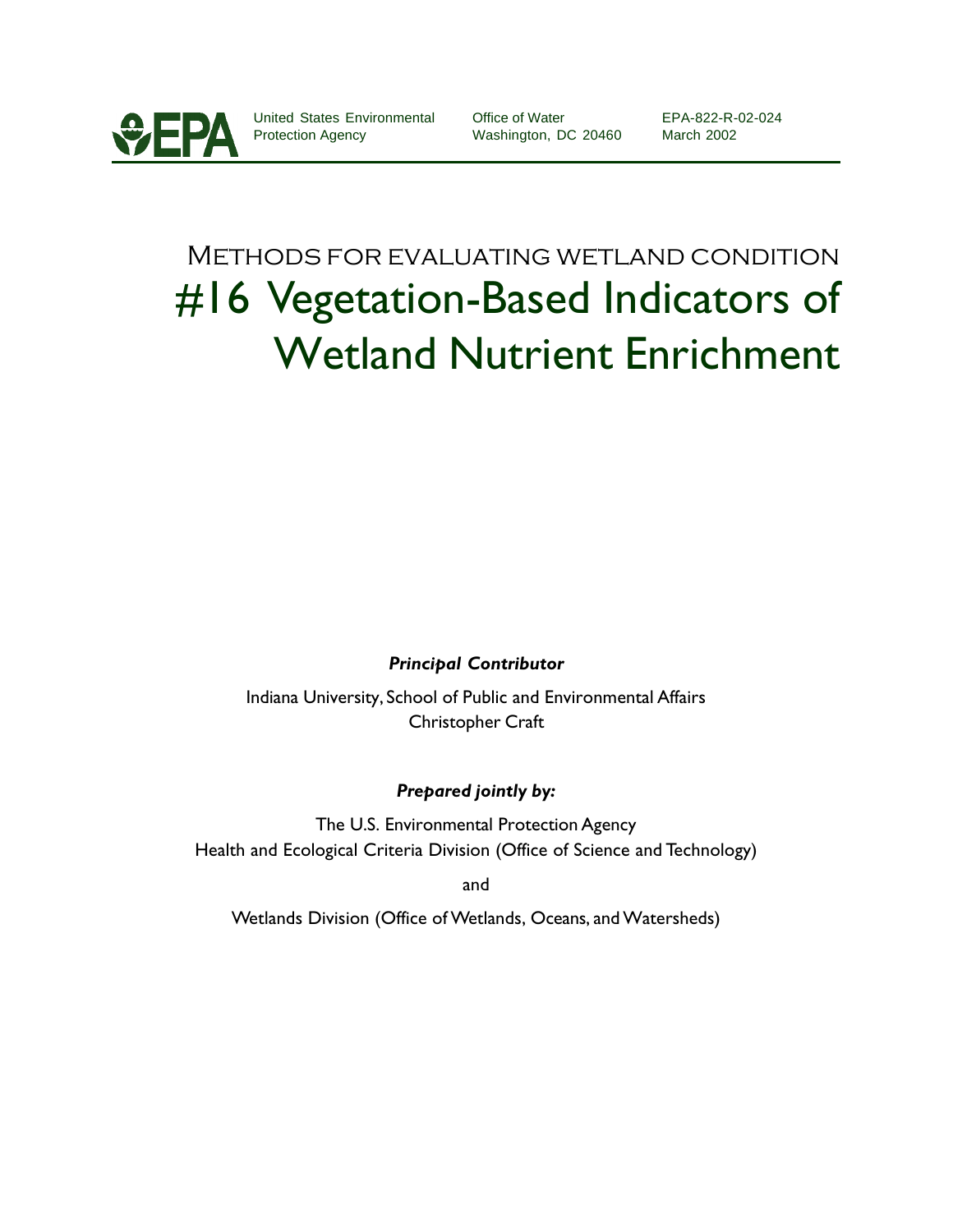### **NOTICE**

The material in this document has been subjected to U.S. Environmental Protection Agency (EPA) technical review and has been approved for publication as an EPA document. The information contained herein is offered to the reader as a review of the "state of the science" concerning wetland bioassessment and nutrient enrichment and is not intended to be prescriptive guidance or firm advice. Mention of trade names, products or services does not convey, and should not be interpreted as conveying official EPA approval, endorsement, or recommendation.

### Appropriate Citation

U.S. EPA. 2002. *Methods for Evaluating Wetland Condition: Vegetation-Based Indicators of Wetland Nutrient Enrichment.* Office of Water, U.S. Environmental Protection Agency, Washington, DC. EPA-822-R-02-024.

This entire document can be downloaded from the following U.S. EPA websites:

### **http://www.epa.gov/ost/standards**

**http://www.epa.gov/owow/wetlands/bawwg**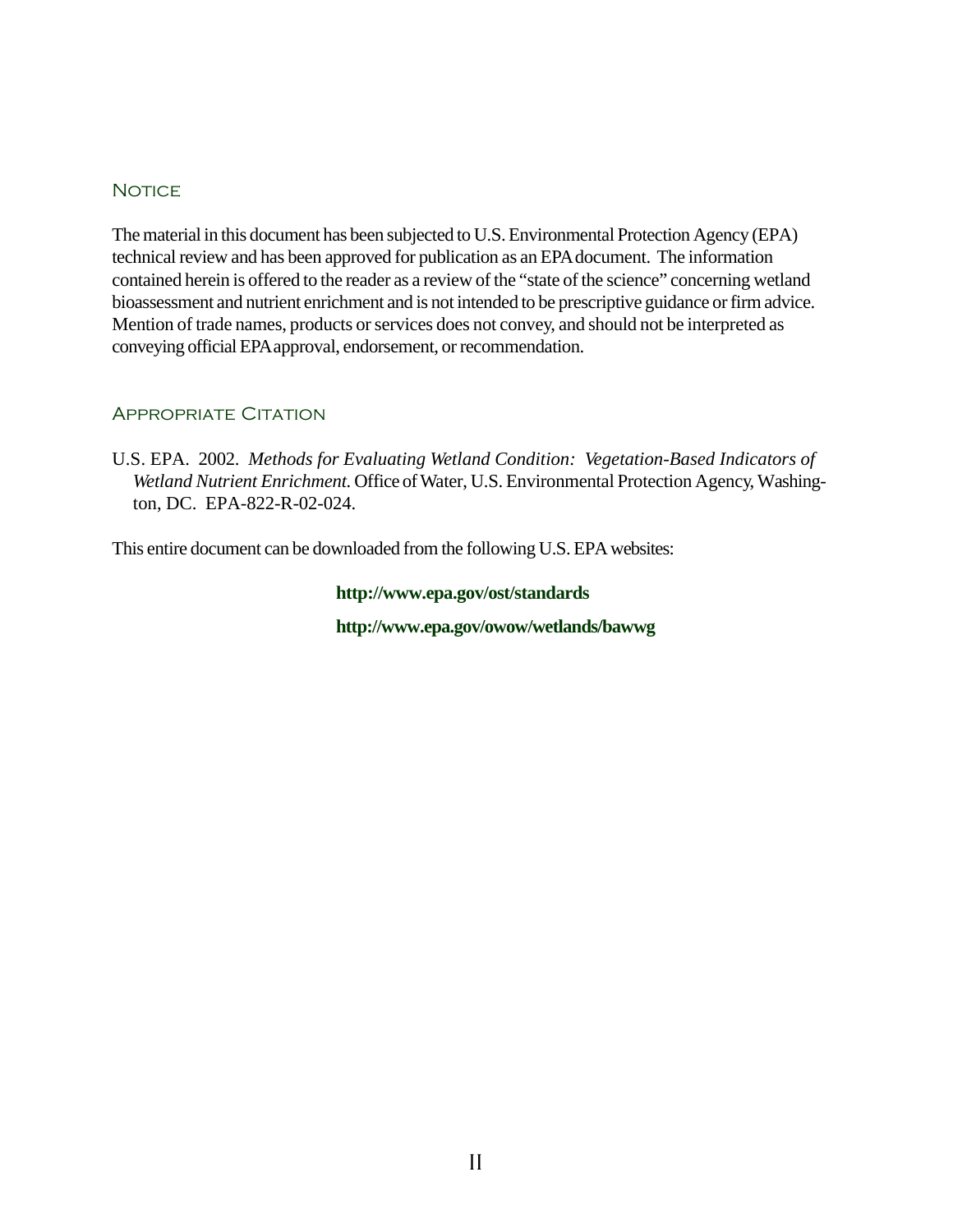# CONTENTS

|          | <b>LIST OF TABLES</b>                                                                                                                                                                     |
|----------|-------------------------------------------------------------------------------------------------------------------------------------------------------------------------------------------|
| TABLE 1: | LEVEL I AND LEVEL II INDICATORS OF NUTRIENT                                                                                                                                               |
| TABLE 2: | <b>COMPARISON OF VEGETATION-BASED INDICATORS OF</b><br>PHOSPHORUS (P) ENRICHMENT IN UNENRICHED AND<br>EUTROPHIC SAWGRASS, CLADIUM JAMAICENSE,<br>COMMUNITIES OF THE FLORIDA EVERGLADES 14 |
| TABLE 3: | LEVEL I AND LEVEL II INDICATORS OF PHOSPHORUS (P)<br>ENRICHMENT OF SAWGRASS, CLADIUM JAMAICENSE,                                                                                          |
| TABLE 4: | LEVEL I AND LEVEL II INDICATORS OF NITROGEN (N)<br>ENRICHMENT OF SPARTINA ALTERNIFLORA DOMINATED<br>SALT MARSHES ALONG THE ATLANTIC (NC, GA) COAST  17                                    |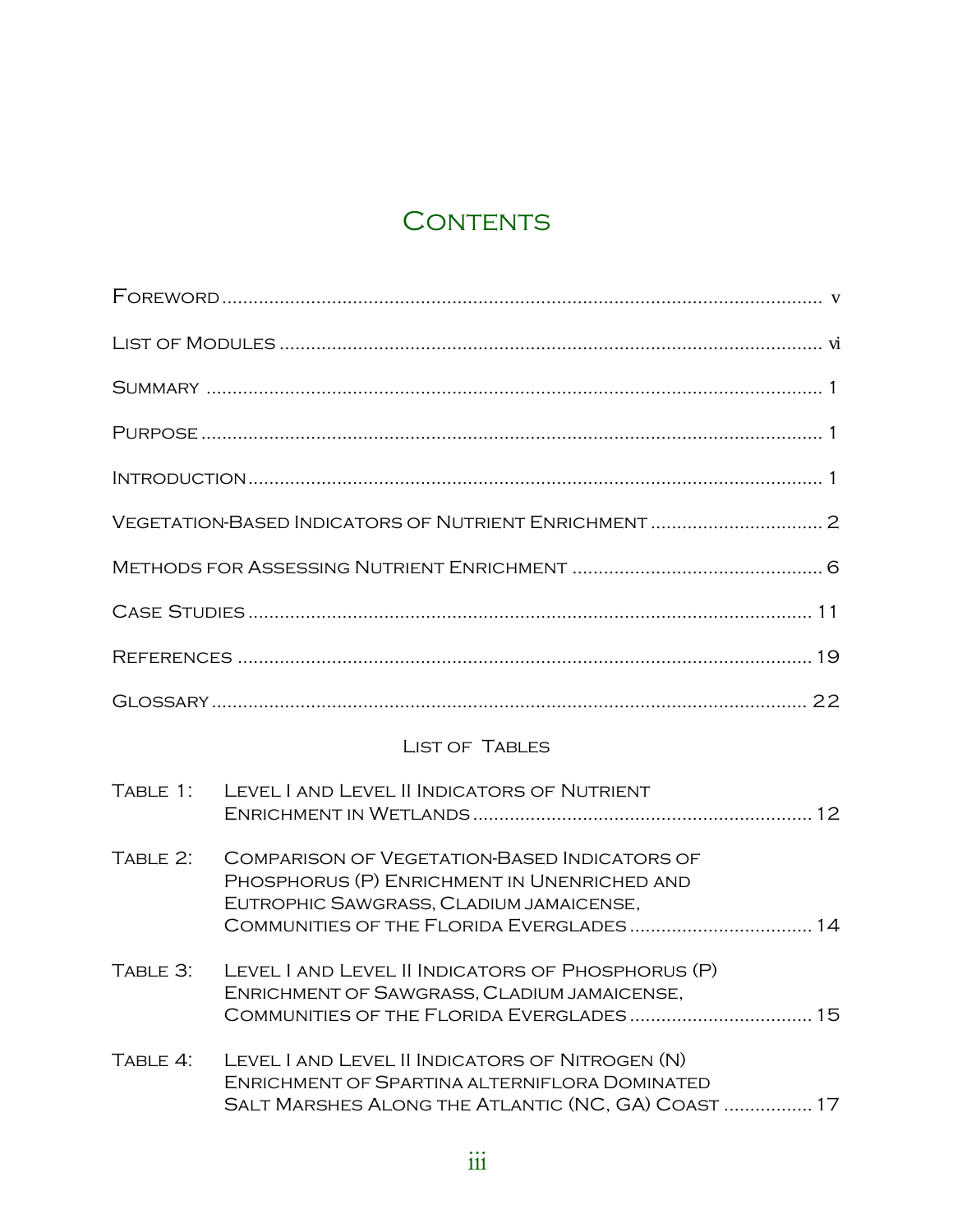| TABLE 5:  | LEVEL I AND LEVEL II INDICATORS OF NITROGEN (N)<br>AND PHOSPHORUS (P) ENRICHMENT OF A WET SEDGE<br>TUNDRA (ERIOPHORUM ANGUSTIFOLIUM) IN ALASKA AFTER | 18. |
|-----------|------------------------------------------------------------------------------------------------------------------------------------------------------|-----|
|           | <b>LIST OF FIGURES</b>                                                                                                                               |     |
|           | FIGURE 1: DISTRIBUTION OF PLANT SPECIES AND HYDROPERIOD<br>ACROSS A SOUTHEASTERN BOTTOMLAND FORESTED                                                 | Q   |
|           | FIGURE 2: DISTRIBUTION OF PLANT SPECIES AND HYDROPERIOD                                                                                              |     |
| FIGURE 3: | PROTOCOL FOR SAMPLING VEGETATION FOR WETLAND                                                                                                         | 10. |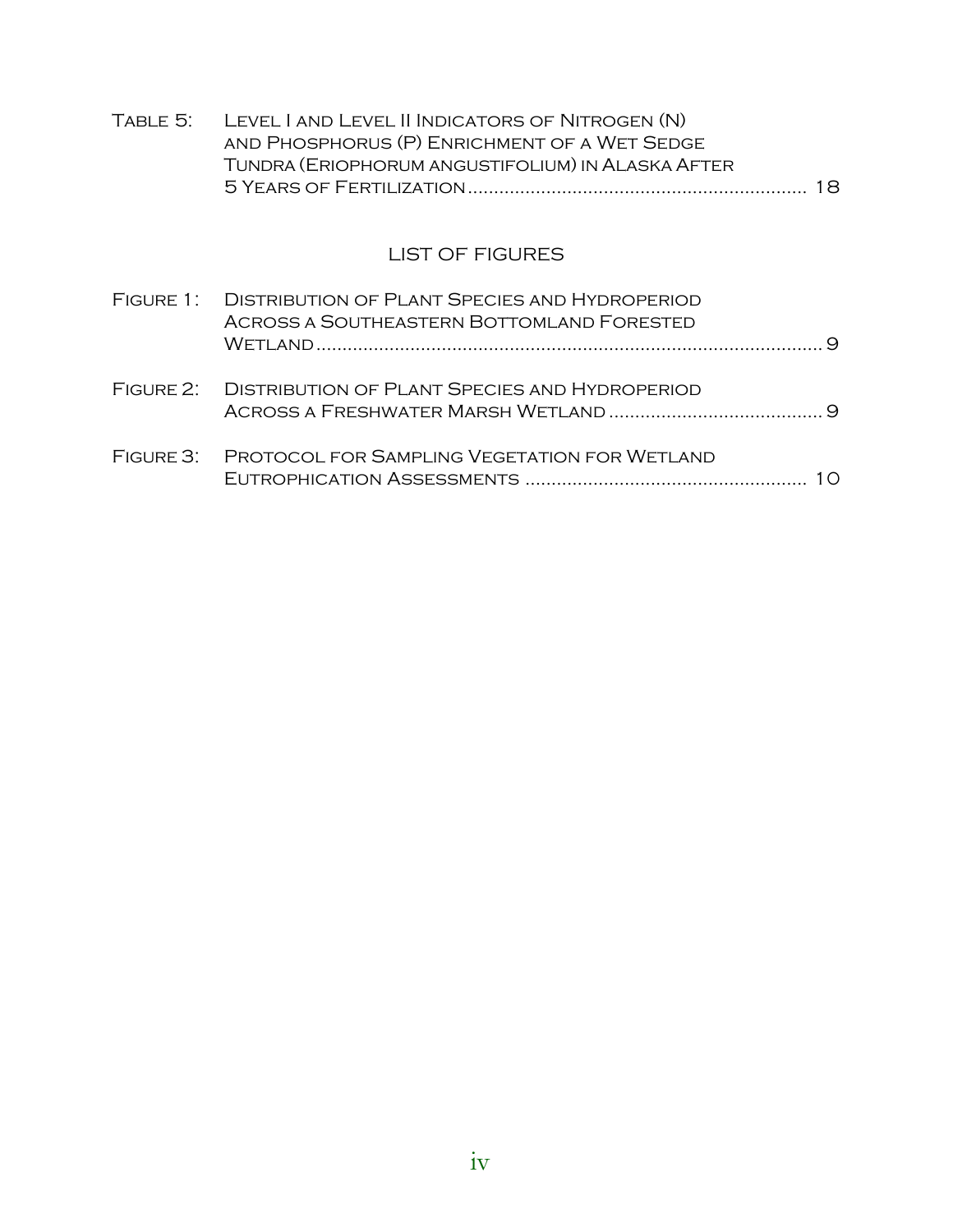# **FOREWORD**

In 1999, the U.S. Environmental Protection Agency (EPA) began work on this series of reports entitled *Methods for Evaluating Wetland Condition*. The purpose of these reports is to help States and Tribes develop methods to evaluate (1) the overall ecological condition of wetlands using biological assessments and (2) nutrient enrichment of wetlands, which is one of the primary stressors damaging wetlands in many parts of the country. This information is intended to serve as a starting point for States and Tribes to eventually establish biological and nutrient water quality criteria specifically refined for wetland waterbodies.

This purpose was to be accomplished by providing a series of "state of the science" modules concerning wetland bioassessment as well as the nutrient enrichment of wetlands. The individual module format was used instead of one large publication to facilitate the addition of other reports as wetland science progresses and wetlands are further incorporated into water quality programs. Also, this modular approach allows EPA to revise reports without having to reprint them all. A list of the inaugural set of 20 modules can be found at the end of this section.

This series of reports is the product of a collaborative effort between EPA's Health and Ecological Criteria Division of the Office of Science and Technology (OST) and the Wetlands Division of the Office of Wetlands, Oceans and Watersheds (OWOW). The reports were initiated with the support and oversight of Thomas J. Danielson (OWOW), Amanda K. Parker and Susan K. Jackson (OST), and seen to completion by Douglas G. Hoskins (OWOW) and Ifeyinwa F. Davis (OST). EPA relied heavily on the input, recommendations, and energy of several panels of experts, which unfortunately have too many members to list individually:

- $\blacksquare$  Biological Assessment of Wetlands Workgroup
- **Nutrient Criteria Workgroup**

More information about biological and nutrient criteria is available at the following EPA website:

http://www.epa.gov/ost/standards

More information about wetland biological assessments is available at the following EPA website:

http://www.epa.gov/owow/wetlands/bawwg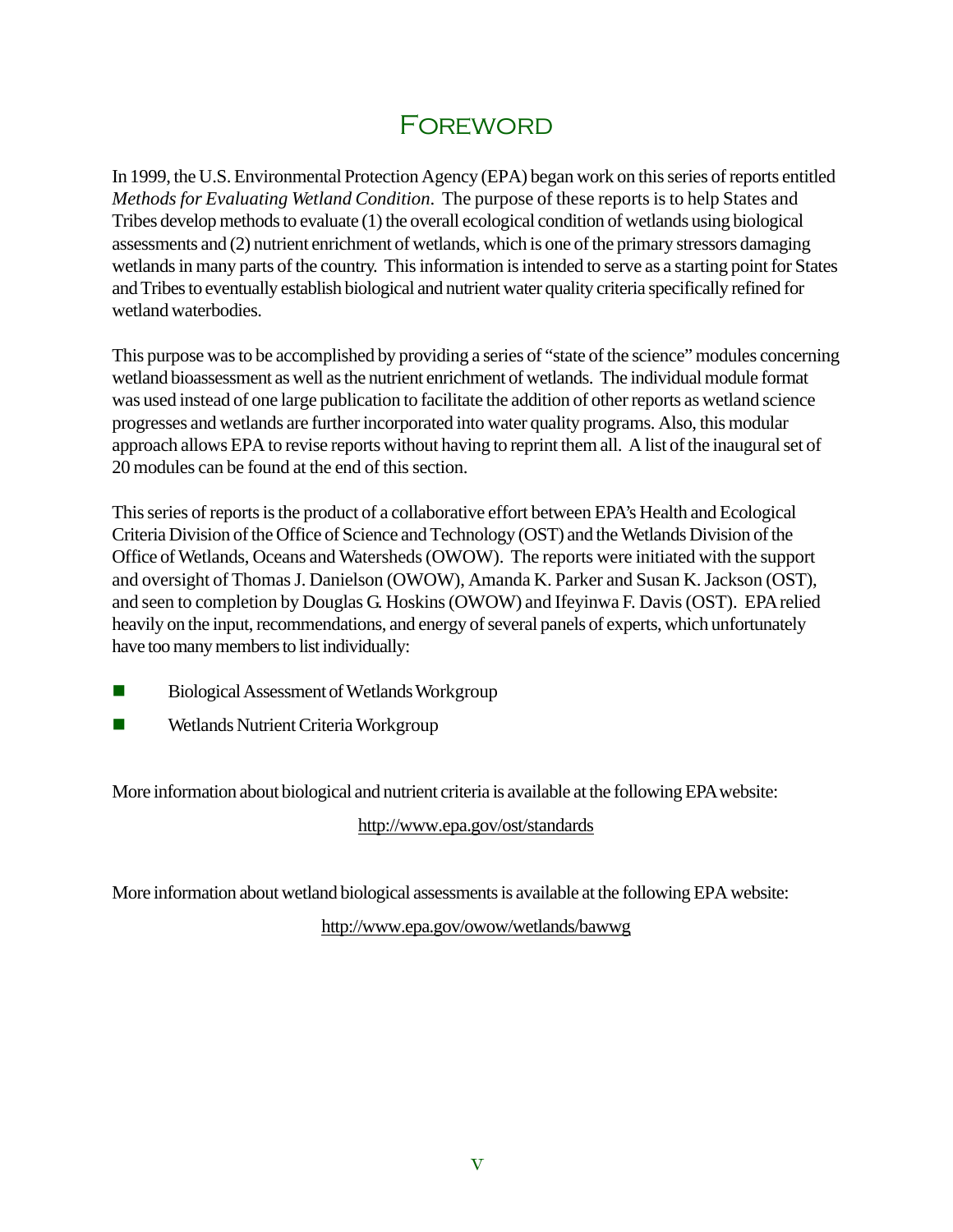# List of "Methods for Evaluating Wetland Condition" Modules

| MODULE # | <b>MODULE TITLE</b>                                       |
|----------|-----------------------------------------------------------|
|          | 1  INTRODUCTION TO WETLAND BIOLOGICAL ASSESSMENT          |
|          | 2  INTRODUCTION TO WETLAND NUTRIENT ASSESSMENT            |
|          | 3  THE STATE OF WETLAND SCIENCE                           |
|          | 4  STUDY DESIGN FOR MONITORING WETLANDS                   |
|          | 5  ADMINISTRATIVE FRAMEWORK FOR THE IMPLEMENTATION OF A   |
|          | <b>WETLAND BIOASSESSMENT PROGRAM</b>                      |
|          | 6  DEVELOPING METRICS AND INDEXES OF BIOLOGICAL INTEGRITY |
|          | 7  WETLANDS CLASSIFICATION                                |
|          | 8  VOLUNTEERS AND WETLAND BIOMONITORING                   |
|          | 9  DEVELOPING AN INVERTEBRATE INDEX OF BIOLOGICAL         |
|          | <b>INTEGRITY FOR WETLANDS</b>                             |
|          | 10 USING VEGETATION TO ASSESS ENVIRONMENTAL CONDITIONS    |
|          | <b>IN WETLANDS</b>                                        |
|          | 11  USING ALGAE TO ASSESS ENVIRONMENTAL CONDITIONS IN     |
|          | <b>WETLANDS</b>                                           |
|          | 12  USING AMPHIBIANS IN BIOASSESSMENTS OF WETLANDS        |
|          | 13  BIOLOGICAL ASSESSMENT METHODS FOR BIRDS               |
|          | 14  WETLAND BIOASSESSMENT CASE STUDIES                    |
|          | 15  BIOASSESSMENT METHODS FOR FISH                        |
|          | 16  VEGETATION-BASED INDICATORS OF WETLAND NUTRIENT       |
|          | <b>ENRICHMENT</b>                                         |
|          | 17  LAND-USE CHARACTERIZATION FOR NUTRIENT AND SEDIMENT   |
|          | <b>RISK ASSESSMENT</b>                                    |
|          | 18 BIOGEOCHEMICAL INDICATORS                              |
|          | 19  NUTRIENT LOAD ESTIMATION                              |
|          | 20  SUSTAINABLE NUTRIENT LOADING                          |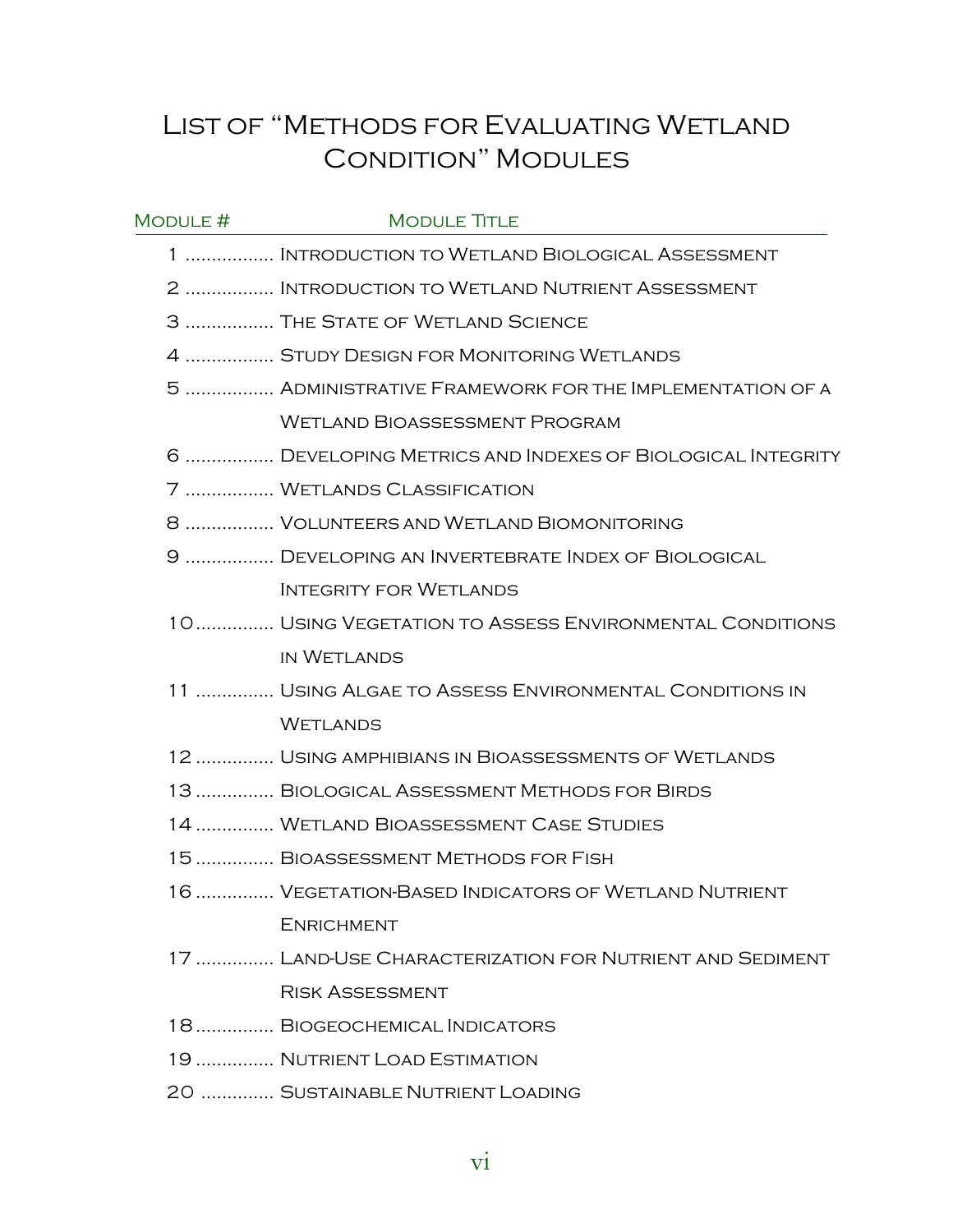# **SUMMARY**

*V* egetation-based attributes of wetland func-tion (e.g., energy flow, nutrient cycling) and structure (species composition) that respond to nutrient enrichment and eutrophication are presented below. Attributes consist of Level I and Level II indicators that respond quickly to nutrient enrichment and are relatively easy to use. Level I indicators consist of remotely sensed data to assess change in wetland plant communities over time as well as field measurements of stem height and leaf C:N:P ratios. Level I indicators are recommended for coarse assessment of individual wetlands or large-scale surveys of many wetlands. Level II indicators include aboveground biomass/litterfall, standing dead C:N:P, nutrient resorption efficiency and proficiency, nutrient use efficiency, and nutrient-tolerant and -intolerant species. These indicators are used for more detailed assessment of wetland eutrophication. Their sound application requires that similar sample collection protocols be used for both "targeted" (potentially eutrophic) and reference (unenriched) wetlands.

Observational and experimental studies confirm the reliability of vegetation-based indicators for identifying eutrophication in nutrient-enriched and unenriched areas of the Florida Everglades, salt marshes, and wet sedge tundra. Until the indicators are tested elsewhere, however, they should be applied cautiously to assessments of eutrophication in other types of wetland and in different geographic regions.

# **PURPOSE**

The purpose of this module is to identify veg<br>
tation-based indicators that can be used by The purpose of this module is to identify veg wetland regulatory and natural resource managers to determine the nutrient status (eutrophic or unenriched) of freshwater and estuarine wetlands.

# **INTRODUCTION**

*W* etlands improve surface water quality by intercepting sediment, nutrients, and other pollutants transported from terrestrial areas and upstream aquatic ecosystems (Johnston 1991, Mitsch and Gosselink 1993). Wetlands become sinks for nitrogen (N) by sequestering it in accumulating soil organic matter (Craft 1997) and by microbially converting nitrate  $(NO<sub>3</sub>)$  to atmospheric  $N_2$  (denitrification) (Groffman 1994). Wetlands serve as sinks for phosphorus (P) by trapping sediments; by sorption to iron (Fe), aluminum (Al), and calcium (Ca) minerals; and by plant uptake (Craft 1997). The ability of wetlands to remove nutrients has led to its widespread use, in both natural and artificial forms, to remove N and P from secondarily treated wastewater, septic effluent, and nutrient-enriched agricultural drainage (Johnston et al. 1991, Craft and Richardson 1993, Kadlec and Knight 1996). When natural wetlands receive excessive nutrient loadings, ecosystem processes, such as plant productivity and nutrient cycling, are altered in measurable ways. The structure of the plant community also may change as slower growing native species are replaced by faster growing species that take advantage of high nutrient levels to increase growth (Davis 1991).

The threshold where significant alteration in wetland function and structure occurs is referred to as the "assimilative capacity" of the system. When the assimilative capacity of a wetland is exceeded, the ecosystem responds by increasing nutrient uptake that translates into increased growth. Sometimes the result is a shift in plant species composition, as natives are displaced by aggressive interlopers like cattail (*Typha*). This phenomenon is known as cultural eutrophication and is caused by excessive nutrient loadings from anthropogenic sources. Because N and P are the primary nutrients limiting productivity in wetlands (Schlesinger 1991, Vitousek and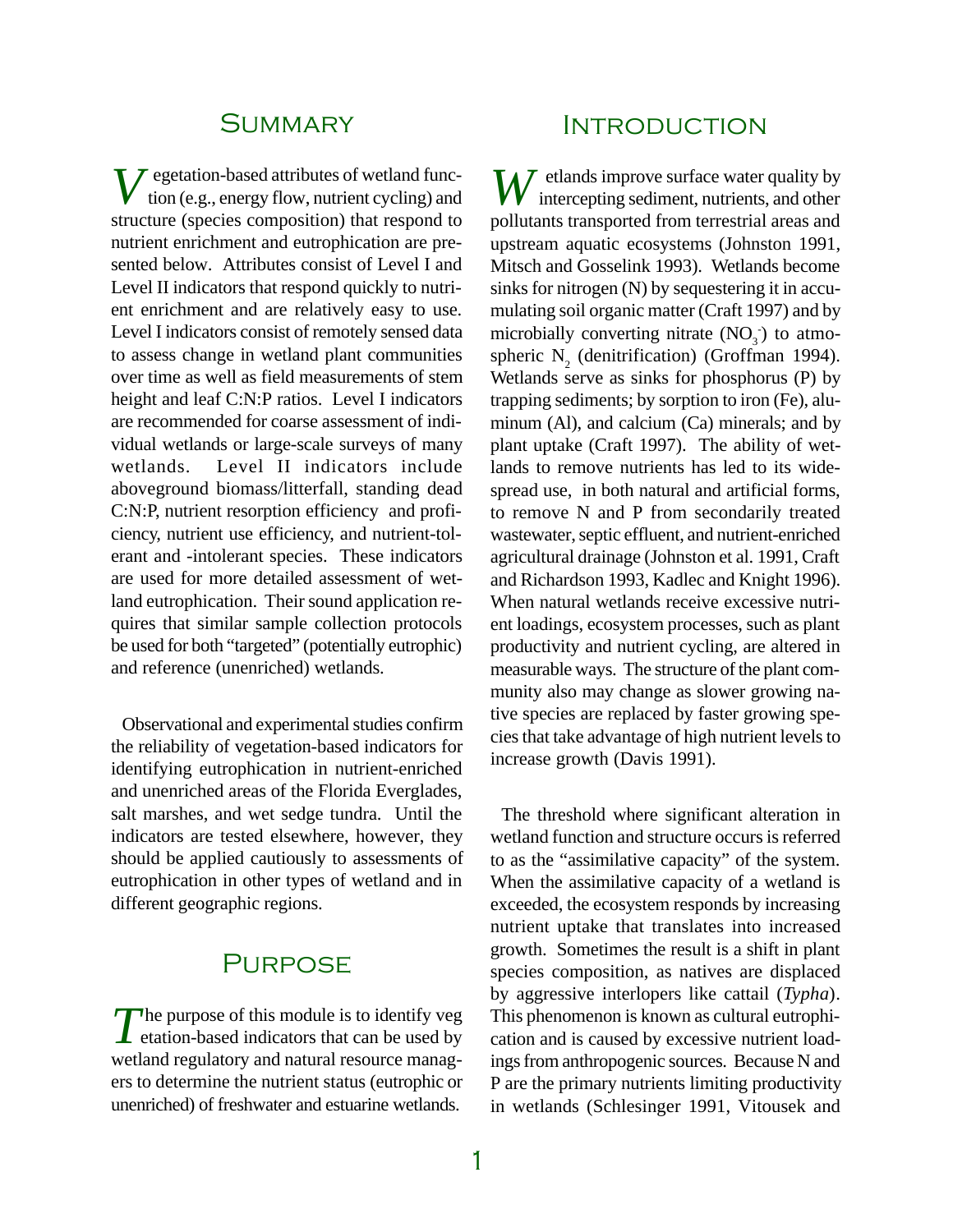Howarth 1991, Bridgham et al. 1996), these nutrients usually are responsible for changes in ecosystem function and structure that occur when wetland assimilative capacity is exceeded (Carpenter et al. 1998).

Wetland vegetation responds to nutrient additions by increased storage of N and P in plant tissue and by increased net primary production (NPP) (Craft et al. 1995, Bridgham et al. 1996). Increased NPP and nutrient storage in turn affect ecosystem processes including decomposition (Valiela et al. 1982, Davis 1991, Rybczyk et al. 1996), accumulation of soil organic matter, and organic carbon export (Craft and Richardson 1993, 1998, Morris and Bradley 1999). Over time, plant species composition may shift as native species decline and are replaced by species that take advantage of high nutrient levels to increase growth (Craft et al. 1995).Nutrient enrichment often results in replacement of uncommon or rare species by species tolerant of high nutrient loadings (e.g., *Typha, Phragmites*) (Davis 1991, Chambers et al. 1999, Galatowitsch et al. 1999). Such changes in community composition and ecosystem processes compromise wetland ecological integrity by altering energy flow, nutrient cycling, and niche/habitat characteristics that in turn affect wetland fauna assemblages.

This chapter describes vegetation-based indicators that can be used to determine whether a wetland's ecological integrity has been impaired by nutrient enrichment and eutrophication. Indicators are described for structural and functional responses to both low and high nutrient loadings. Functional indicators include leaf N and P content and metrics of NPP (biomass production, stem height). Structural indicators consist of the presence/absence of "sentinel" species that reflect ambient (low nutrients) and impaired (high nutrients) nutrient loading regimes. Methods for sampling vegetation and analytical

techniques to assess the degree of nutrient enrichment also are described.

# Vegetation-Based INDICATORS OF Nutrient Enrichment

*N* utrient enrichment affects both structural and functional attributes of wetlands. Structural functional attributes of wetlands. Structural attributes include characteristics of the community, or of individual species, whereas functional attributes relate to energy flow and nutrient cycling. Changes in wetland function that occur in response to nutrient enrichment include increased N and P uptake, NPP, and decomposition. Changes in structure occur through shifts in plant species composition, including replacement of nutrient-intolerant species with those adapted to high nutrient conditions. In this module, functional indicators are emphasized because energy flow and nutrient cycling processes respond quickly and dramatically when nutrient loadings are increased.

#### Functional Indicators

When nutrients are limiting, wetland vegetation responds to nutrient additions by incorporating N and P into growing or "green" tissue and increasing NPP (Shaver and Melillo 1984, Craft et al. 1995, Koerselman and Meuleman 1996, Shaver et al. 1998). Changes in nutrient uptake and NPP affect wetland energy and nutrient cycles by altering rates of uptake, storage, and release of C, N, and P.

#### **Net primary productivity**

Net primary productivity is the amount of carbon fixed during photosynthesis that is incorporated into new leaves, stems, and roots. NPP is often expressed as amount of biomass produced per m<sup>2</sup> of wetland surface per year (g/m<sup>2</sup>/yr). Most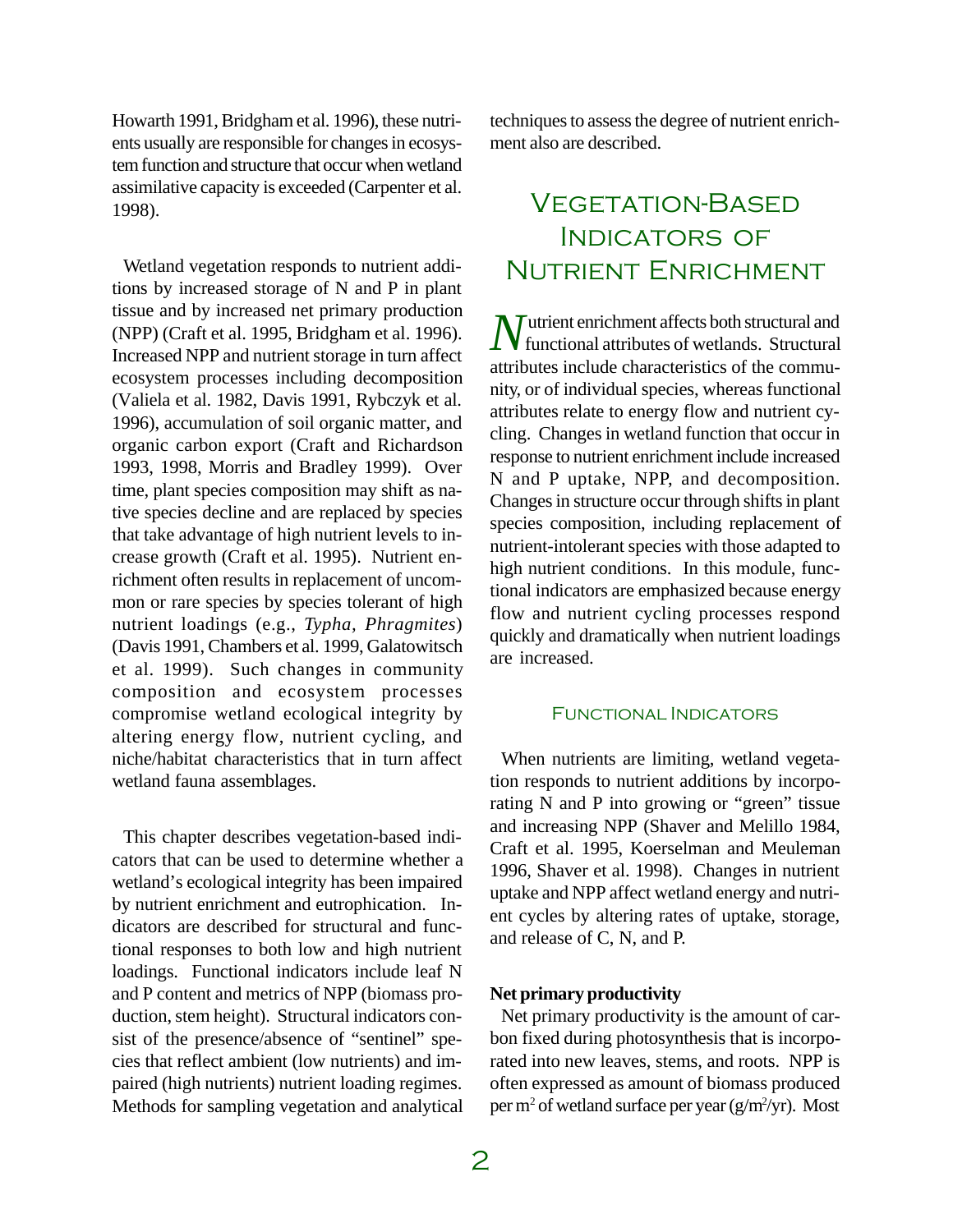techniques to measure NPP focus on production of aboveground biomass and discount root production that sometimes accounts for half or more of the NPP. The simplest way to measure aboveground biomass is by harvesting all of the standing material at the end of the growing season (Broome et al. 1986). This method is useful for measuring NPP of herbaceous emergent vegetation, especially in temperate climates where there is a distinct growing season. However, measurements of aboveground or "standing crop" biomass typically underestimate NPP because they do not include biomass losses to herbivory and stem mortality during the growing season. Nondestructive methods such as tagged stems or the use of external markers like wire are used to measure NPP of *Sphagnum* (Clymo and Hayward 1982) and coastal Louisiana marsh plants (Hopkinson et al. 1980). These methods account for stem mortality and herbivory, and provide a truer estimate of NPP than the harvest method. However, they are much more labor-intensive, and timeconsuming, and are not recommended for wetland eutrophication assessment. Enhanced biomass production is reflected by increased height and, sometimes, stem density of herbaceous emergent vegetation (Broome et al 1983). Increased stem density, however, may reflect other factors like vigorous clonal growth, so it is not recommended as an indicator of nutrient enrichment.

Woody vegetation is not as good an indicator of enrichment as is herbaceous vegetation. Woody plants grow slowly and have a longer life cycle than herbaceous plants, resulting in a slower response to nutrient loading. In wetland dominated by trees with little herbaceous vegetation, leaf litterfall is a common means to estimate NPP (Chapman 1986). Measurements of litterfall involve the periodic (usually monthly) collection of leaf litter that collects in littertraps placed on or above the forest floor. Like the harvest method, litterfall is an index of NPP because it estimates the portion of NPP that goes into producing photosynthetic tissue. One drawback,

however, is that the litterfall method is labor-intensive and time-consuming. But, for wetlands where herbaceous vegetation is unimportant, litterfall is the best method to measure NPP.

### **Biogeochemical cycling**

Indicators of biogeochemical cycling describe the uptake, storage, and release of N and P in plant tissue. Nutrient enrichment of wetlands leads to increased uptake and storage of N and/ or P, depending on the causative nutrient (Verhoeven and Schmitz 1991, Shaver et al. 1998). In wetlands where P is limiting, leaf tissue P is the first indicator to respond to nutrient enrichment (Craft et al. 1995). Increased P uptake by plants is known as "luxury uptake" because P is stored in vacuoles and used later (Davis 1991). Like P, leaf tissue N increases in response to N enrichment (Brinson et al. 1984, Shaver et al. 1998). However, most N is used directly to support photosynthesis and growth of new tissue, so luxury uptake of N is not always observed (Verhoeven and Schmitz 1991).

The ratio of carbon to nitrogen (C:N) in aboveground biomass or leaves can be used to determine whether a wetland is N-limited or whether there is excess N in the system. Under conditions of N enrichment, plants assimilate more N, increasing leaf N and decreasing C:N (Shaver and Melillo 1984, Shaver et al. 1998). Likewise, P enrichment results in increased leaf P and decreased C:P (Craft et al. 1995). Application of C:N and C:P ratios requires that baseline measurements are made using vegetation collected from unenriched areas or from the same area prior to eutrophication.

Leaf N:P also has been used to determine whether a wetland is N-limited or P-limited (Koerselman and Meulemen 1996, Verhoeven et al. 1996). It has been hypothesized that  $N: P < 15$ (weight:weight basis) indicates N limitation whereas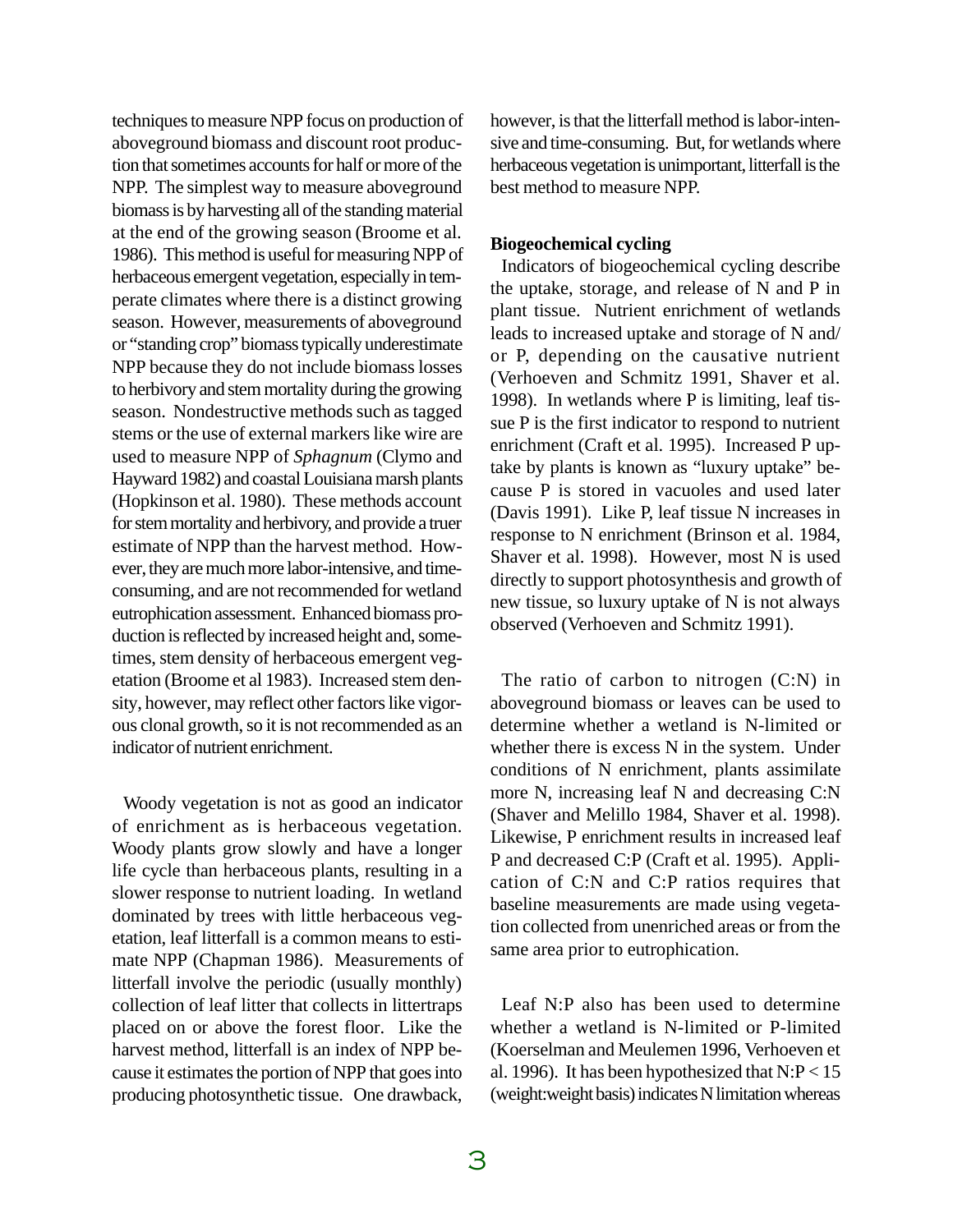N:P>15 indicates P limitation (Verhoeven et al. 1996). Assuming that this hypothesis is valid, this information is useful for determining whether a wetland is at risk for either N or P enrichment. For example, wetlands with vegetation N:P<15 may be susceptible to N enrichment whereas wetlands with vegetation N:P>15 may be susceptible to P limitation. Sometimes N:P ratios are presented on a mole:mole basis. In this case, N:P <33 indicates N limitation whereas N:P>33 suggests P limitation. Development of techniques to identify N versus P limitation is important because, for a given wetland, the nutrient that limits ecosystem productivity usually is the cause of eutrophication.

Three useful measures of nutrient availability and eutrophication are nutrient resorption efficiency, nutrient resorption proficiency, and nutrient use efficiency (Shaver and Melillo 1984, Killingbeck 1996). Nutrient resorption efficiency is a measure of nutrient conservation and limitation. Under low nutrient conditions, plants resorb and translocate nutrients from senescing tissue and store them in belowground tissue to be used later (Aerts et al. 1999). Vegetation growing in nutrient-poor wetlands translocate large quantities of nutrients to belowground tissue and, thus, possess high nutrient resorption efficiency. Plants growing in nutrient-enriched wetlands often possess low nutrient resorption efficiency because of high nutrient availability in soil and water. Nutrient resorption efficiency (RE) is defined as:

*N* or *P* (*g/m*<sup>2</sup>) in green biomass  
minus *N* or *P* (*g/m*<sup>2</sup>) in standing  

$$
RE = \frac{dead \; biomass}{\frac{N \; or \; P\; (g/m^2) \; in \; green \; biomass} \times 100 \; \%
$$

where biomass is aboveground clipped (harvested) material.

Resorption efficiency also may be calculated using the concentration of N or  $P(mg)$  per individual

leaf (Aerts et al. 1999) or per cm<sup>2</sup> leaf material (Feller et al. 1999).

Nitrogen and P in senesced or standing dead leaves also are used as measures of nutrient resorption proficiency. Nutrient resorption proficiency is defined as the absolute levels to which nutrients are reduced in senesced leaves (Killingbeck 1996). Resorption is highly proficient in plants that reduce N and P concentrations below 0.7% and 0.05%, respectively. It is thought that high resorption proficiency is an evolutionary adaptation that enables plants to conserve nutrients in infertile environments (Killingbeck 1996).

Nutrient use efficiency (NUE) is a measure of the effectiveness by which plants use nutrients to produce biomass. High NUE corresponds to high rates of nutrient resorption because large amounts of biomass are produced with little loss of nutrients in litterfall (Vitousek 1982). Nutrient-poor wetlands often possess lower litter N and P concentrations, resulting in a higher NUE than in nutrient-rich wetlands (see Table 2). Nutrient use efficiency is defined as:

Aboveground biomass production

\n(e.g., litterfall, standing dead biomass)

\n
$$
NUE =
$$

*Nutrient (N or P) in litterfall, standing dead biomass*

where litterfall/biomass and nutrients are expressed in  $g/m^2$  (Vitousek 1982).

A simpler means to measure NUE is by calculating the inverse of the concentration of N or P in standing dead biomass/litterfall (Aerts et al. 1999). The major advantage of this method over the standard NUE method is that litterfall need not be measured, only tissue N and/or P content. Nutrient use efficiency varies widely among differ-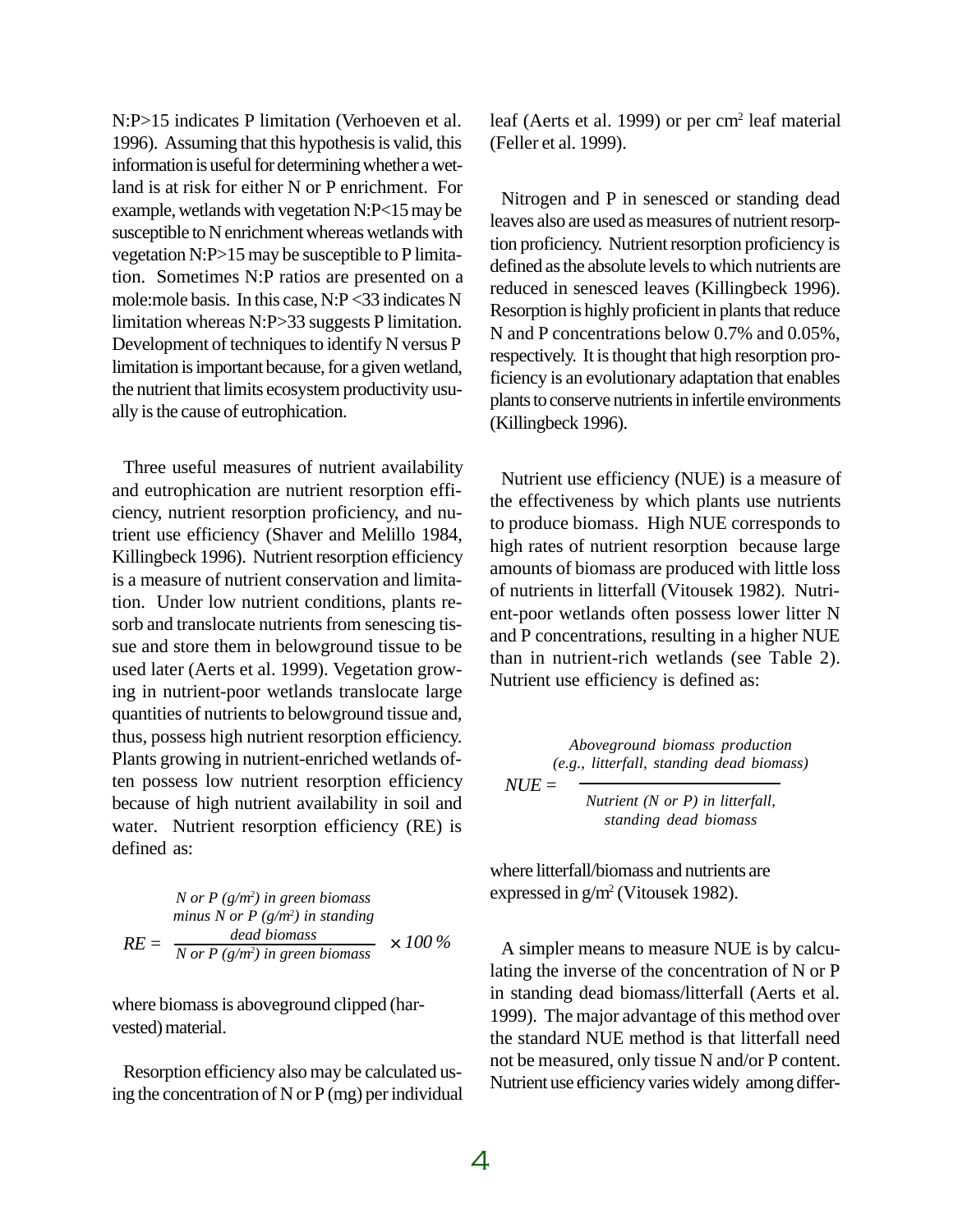ent growth forms such as grasses, conifers, and deciduous trees and shrubs. For example, conifers typically have much higher N and P use efficiency than deciduous and graminoid wetland plants (Aerts et al. 1999). For this reason, it is important to compare NUE, RE, and the resorption proficiency of similar growth forms and species collected from nutrient-enriched and unenriched wetlands to assess the vegetation response to eutrophication.

### Structural Indicators

Structural indicators of nutrient enrichment consist of community-level attributes like the presence or absence of specific species. Cattail (*Typha*), for example, encroaches on and colonizes areas that have undergone soil disturbance, nutrient enrichment, and hydrology alteration (Apfelbaum 1985, Urban et al. 1993). Other species are common in nutrient-poor wetlands, but decline or disappear during eutrophication as they are overcome displaced (Davis 1989, Craft et al. 1995, Jensen et al. 1995). Attributes that describe vegetation structure, like biomass and stem height, also are useful indicators of enrichment.

Structural indicators of nutrient enrichment include biomass, stem height (discussed earlier), dramatic/widespread change in plant community composition over time, and the presence or absence of species adapted to either nutrient-enriched (nutrient-tolerant) or unenriched (nutrient-intolerant) conditions. Biomass and stem height also provide an index of NPP, which increases in response to enrichment. Other possible structural indicators include species dominance, richness, and the presence of rare and invasive (nonnative) species.

Structural indicators may be less reliable than functional indicators for wetland eutrophication assessments because plants respond to environmental fac-

tors other than nutrients. Light, moisture/waterlogging, acidity, and other stressors (e.g., salinity, sulfides, fire) affect plant community composition (Smith 1996). In addition, different plant species possess variable life history traits, such as seed production, dispersal, viability, and germination, that determine their distribution across the landscape (van der Valk and Davis 1978). Environmental factors and life history traits interact to regulate the geographic distribution of plant species. Structural indicators, described above, also can be used to assess the overall biological integrity of wetlands. Module 10: Using Vegetation to Assess Environmental Conditions in Wetlands provides a detailed overview of using vegetation to assess biological integrity (Fenessy in press).

Anthropogenic disturbances to wetlands often are manifested in a dramatic and widespread change in plant species composition over time. Aerial and satellite photography can be used to detect coarse changes in wetland plant communities in response to eutrophication (Jensen et al. 1987, 1995). Remote sensing techniques can detect changes in the aerial extent of wetlands, the percent cover of vegetation, as well as the replacement of one plant community by another. Remote sensing requires field verification, however, to calibrate plant community types with patterns discerned from aerial and satellite images. (See Module 17: Land-Use Characterization for Nutrient and Sediment Risk Assessment, for further information on this topic.) Field-based measurements of NPP and biogeochemical indicators also are needed to verify whether eutrophication and not some other type of disturbance (e.g., hydrologic alteration) is the causative agent.

During the eutrophication process, large-scale shifts in plant species composition occur in response to the addition of the limiting nutrient. For example, cattail encroaches on and eventually can become the dominant species in areas of the Everglades that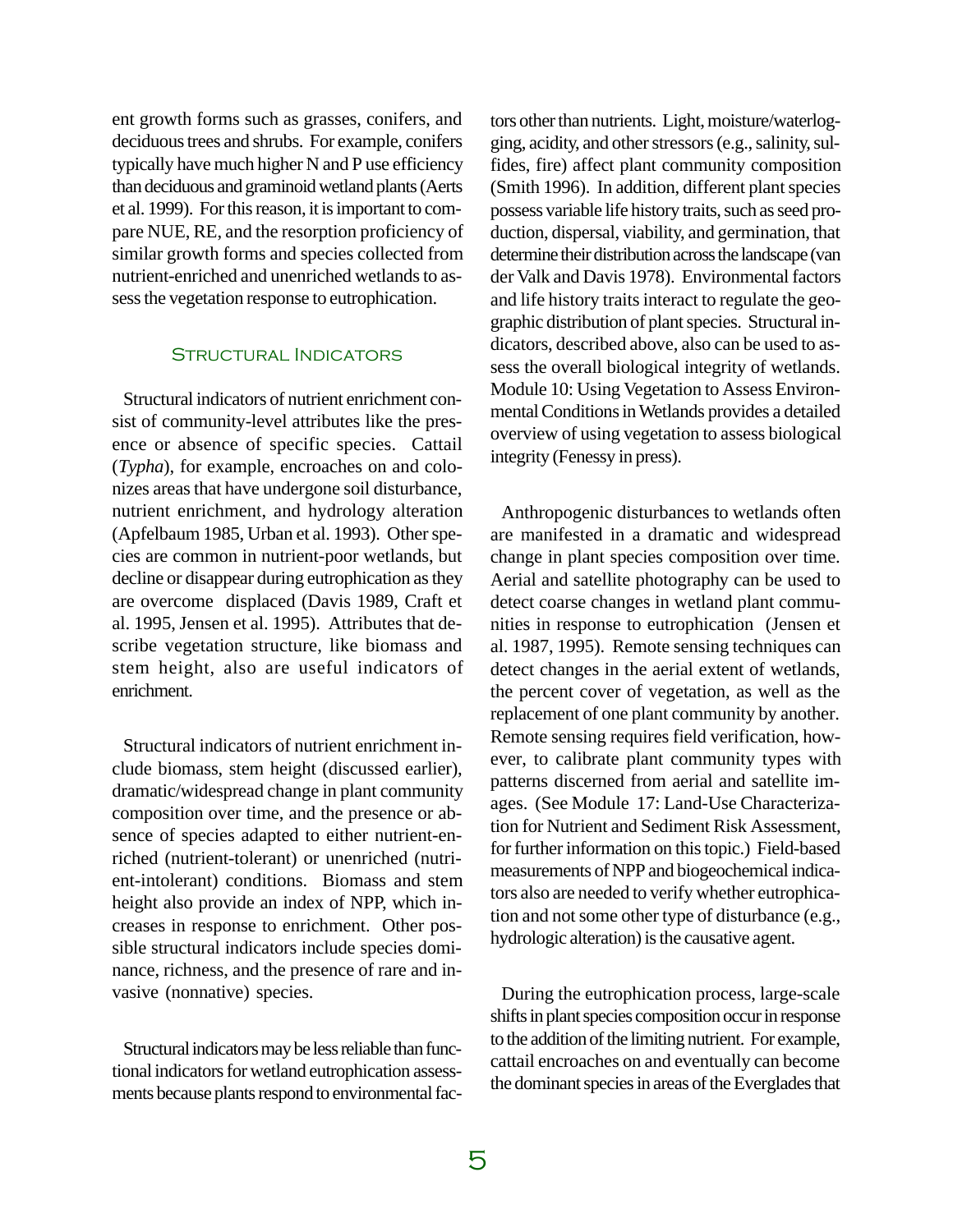receive large loadings of P, the primary limiting nutrient (Davis 1991). In wetlands where surface water is present, duckweed (*Lemna* sp.) often increases in density and coverage in response to increased nutrients (Portielje and Roijackers 1995, Janse 1998, Vaithiyanathan and Richardson 1999). Another species that may invade in response to increased nutrients is *Phragmites* (Chambers et al. 1999, Galatowitsch et al. 1999). It is important to be aware that some species invade in response to other anthropogenic alterations like changes in hydroperiod (e.g., *Typha* sp*.*, *Phragmites australis*, *Phalaris arundinacea*) and salinity (e.g., *Phragmites, Typha angustifolia*) and soil disturbance (*Typha* sp*., Lythrum salicaria, Phragmites, Phalaris*) (Apfelbaum 1985, Urban et al. 1993, Chambers et al. 1999, Galatowitsch et al. 1999). Thus, when using species-specific indicators, it is important to identify anthropogenic disturbances in and around the wetland to ensure that changes in plant species composition are the result of nutrient enrichment and not some other type of disturbance.

In contrast to nutrient-tolerant species, some species are adapted to low nutrient or oligotrophic conditions. In the Everglades, emergent (sawgrass, *Cladium jamaicense*) and floating aquatic (bladderwort, *Utricularia* sp.) vegetation dominate unenriched areas but are replaced by cattail and other species in eutrophic areas (Davis 1989, Urban et al. 1993). The disappearance of submerged aquatic vegetation (SAV) also may be a useful indicator of nutrient enrichment. Over the past few decades, SAV declined dramatically in many estuaries of the eastern United States. (Orth and Moore 1983). The decline of SAV has been linked to light attenuation caused by eutrophication and sedimentation (Dennison et al. 1993). It should be noted that species identified as nutrient intolerant may be limited to specific wetland types and geographic regions.

A national database of wetland plant sensitivities to nutrient enrichment and hydrologic alteration is being produced for USEPA by Paul Adamus of Oregon State University (Adamus and Gonyaw 2000). The database, which is to include both experimental and observational studies, assesses the responses of various species to eutrophication and alteration of wetland hydrology. The database may serve as a guide to identify wetland species that are indicators of nutrient enrichment.

# Methods for Assessing Nutrient Enrichment

*A* ssessing wetland to detect nutrient enrichment is different from assessing it for biological integrity. The goals of an Index of Biological Integrity (IBI) are to assess the health of the biotic or living components of the ecosystem, using metrics such as species richness, and to relate biotic health to anthropogenic stressors, such as land clearing, drainage, and runoff, that affect the community undergoing study. The purpose of this module, in contrast, is to identify vegetation-based indicators of a specific stressor eutrophication—whose effects are manifested as altered ecological structure and function, especially energy flow and nutrient cycles. Despite their differences, however, both the IBI and the assessment for nutrient enrichment share a similar framework for achieving their respective goals. For both types of assessments, it is important to follow the procedures outlined in Module 6: Developing Metrics and IBIs. Like IBIs, assessments for nutrient enrichment should (1) define clear objectives, (2) classify wetlands into regional classes, (3) carefully select reference sites and sample sites, and (4) collect information on wetland characteristics (e.g., hydrology, wetland veg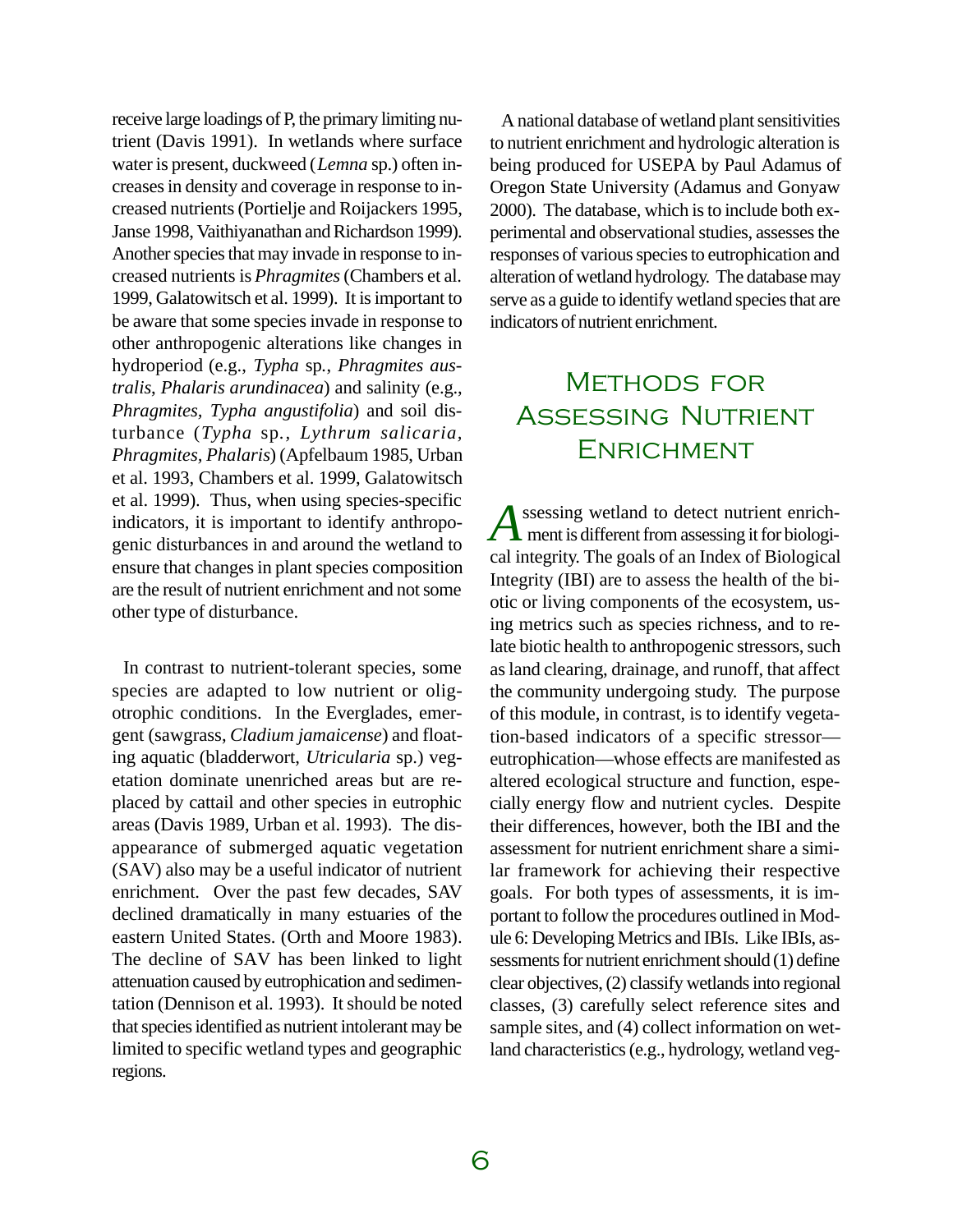etation, soils) and surrounding land use. In particular, landscape level and local disturbances that contribute to nutrient enrichment should be identified.

Wetland assessment for eutrophication requires collection of remotely sensed and field data. Aerial and satellite photography are used to document changes in aerial coverage and percent cover of wetland vegetation as well as coarse changes in plant community composition over time. Remotely sensed data are obtained from a variety of government agencies, including NASA; USDA-NRCS; State highway departments; and local tax, planning, and zoning offices. Information for obtaining these data are found in Module 17: Land-Use Characterization for Nutrient and Sediment Risk Assessment.

Field data consist of Level I and Level II indicators of nutrient enrichment that are based on attributes of wetland ecosystem function and structure.

- $\blacksquare$  Level I indicators (stem height, plant tissue N and P) are relatively easy to measure.
- $\blacksquare$  Level II indicators (aboveground biomass, nutrient use efficiency, presence/absence of nutrient-tolerant and intolerant species) require greater effort, but better characterize the response of specific structural and functional attributes to nutrient enrichment.

### Field Sampling

In addition to remotely sensed data, field and laboratory measurements are needed to assess changes in wetland structure and function that occur in response to nutrient enrichment. The best way to document change in structure and function is by monitoring the site over time, before and during the eutrophication process. This opportunity rarely occurs because, in most cases, wetland eutrophication began decades ago following widespread application of inorganic fertilizers.

A widely used approach to assess anthropogenic impacts is to compare the ecological integrity of potentially enriched wetlands with unenriched "reference" wetlands. For example, unenriched areas of the southern Everglades have been used as a reference in documenting the effects of enrichment in areas of the northern Everglades that receive agricultural drainage (Davis 1989, 1991, Craft and Richardson 1993, 1998, Reddy et al. 1993, Qualls and Richardson 1995). The ideal reference wetland is one that is relatively undisturbed and possesses the same abiotic template, except for nutrients, as the enriched wetland. When using reference wetlands, a key assumption is that the reference site contains the same assemblage of biota that enriched wetland contained prior to eutrophication. Usually, reference wetlands are selected from the same watershed or from a watershed nearby so that both enriched and reference wetlands possess the same abiotic template of climate, geomorphology, geology, hydrology, and soil type.

It is nearly impossible to find wetlands that have been unaffected by at least some human activity. Wetlands that are minimally disturbed usually represent the best approximation. Sampling more than one reference wetland is highly recommended to fully characterize the natural variability among a particular wetland type and to minimize the effects of human disturbance inherent in one or more reference sites.

Protocols for field sampling should be designed to capture the spatial and temporal variability inherent in both candidate and reference wetlands. It is critical that the same experimental design, frequency of sampling, field measurements, and laboratory methods be used for both nutrient-enriched and reference wetlands. Because hydrology exerts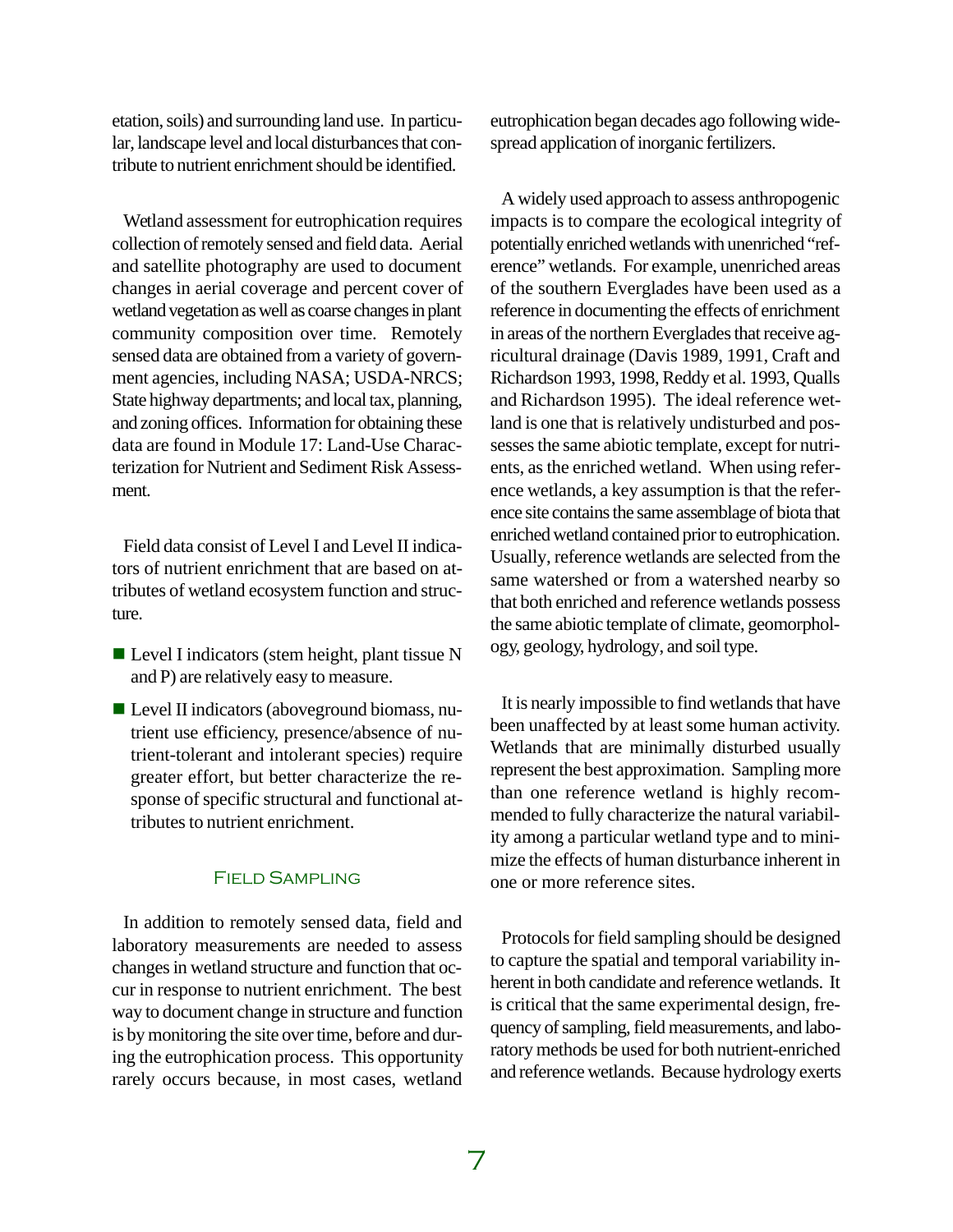a controlling influence on wetland structure and function, a stratified sampling approach is needed to encompass the spatial variation in inundation patterns. Sampling is stratified into deep-, mid-, and shallow-water zones or from more to less frequently flooded areas (Figures 1 and 2) (see also Module 6: Developing Metrics and IBIs). Using hydrology to stratify sampling captures the distinct patterns of zonation of plant and animal communities that often are observed in wetlands. Deep-water zones, which are in contact with water (and nutrients) longer than shallow-water zones, may respond to enrichment relatively quickly compared with higher elevations that are flooded less frequently.

In some wetlands, the presence of inundation or soil saturation occurs only for short periods during the growing season. When sampling these wetlands, it may be necessary to design a sampling plan that encompasses the temporal variability in inundation that affects seasonal changes in plant and animal communities.

Selection of sampling locations depends on the size and habitat complexity of the wetland. For small-sized wetlands or surveys of many wetlands, sampling is stratified according to habitat complexity or water-level depth. In depressional or shoreline wetlands, samples and measurements are taken near the center (deepwater), middle, and edge (shallow) of the wetland (see Figure 2). In floodplain wetlands, sampling is stratified based on habitat complexity with samples collected from the levee, oxbow, and terrace habitats (see Figure 1). Large wetlands or comprehensive studies require greater sampling effort. Comprehensive assessments require replicate sampling points within a given location or habitat and repeated measurements at a given location to accurately assess changes in nutrient indicators over time.

Collection of vegetation for nutrient and carbon analysis requires careful selection of leaf samples. When comparing nutrient-enriched and reference wetlands, it is important that the same species be sampled in each wetland because different species possess different amounts of N and P in their leaves (Craft et al. 1995, Shaver et al. 1998, Aerts et al. 1999). Herbaceous species preferably are sampled (unless it is a forested wetland) because they grow faster and respond to enrichment faster than woody species. The two or three dominant species based on percent cover or biomass are sampled. It also is important to collect similar-aged green leaves from each site, as young leaves usually have higher N and P content than older leaves (Schlesinger 1991). In the case of herbaceous vegetation, similar-aged leaves are selected by clipping leaves from nodes of a similar distance below the terminal bud. From woody vegetation, green leaves are selected similarly by sampling a fixed number of nodes (or branches) below the terminal bud. Replicate leaf samples are collected from several individual plants to encompass the variability in leaf N and P within populations.

A "flow" diagram describing steps for field sampling of wetland vegetation is provided in Figure 3.

#### Analytical Methods

Different methods are required to measure NPP in herbaceous as opposed to woody vegetation. For herbaceous vegetation, stem height and biomass are used to measure NPP. Biomass is determined by end-of-season harvest of aboveground plant material in small  $(0.25 \text{ m}^2)$  plots (Broome et al. 1986). The stem height of individuals of dominant species is measured in each plot. The height of the 5 to 10 tallest stems in each plot has been shown to be a reliable indicator of NPP (Broome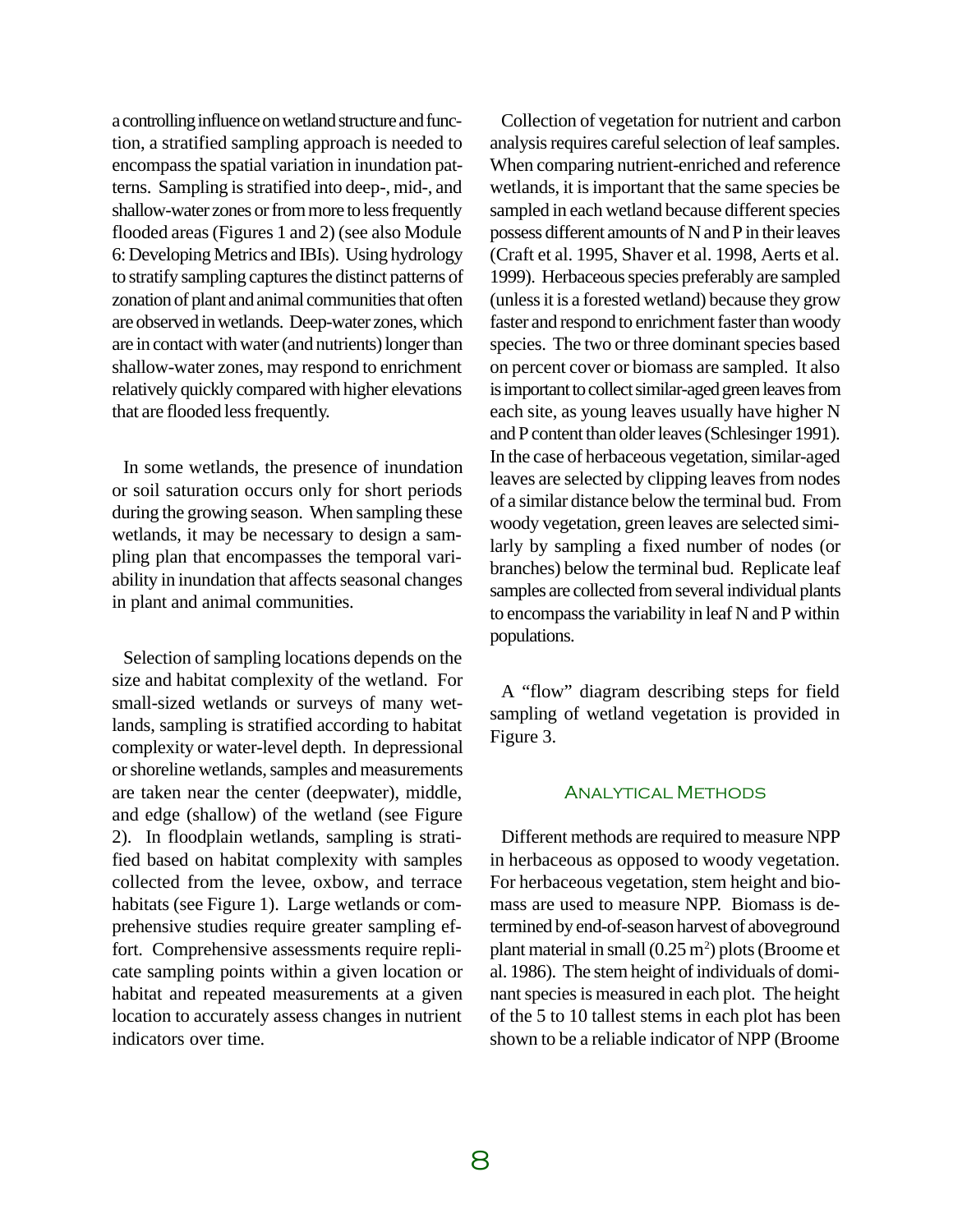

### Figure 1: Distribution of plant species and hydroperiod across a southeastern bottomland forested wetland.



Figure 2: Distribution of plant species and hydroperiod across a freshwater marsh wetland.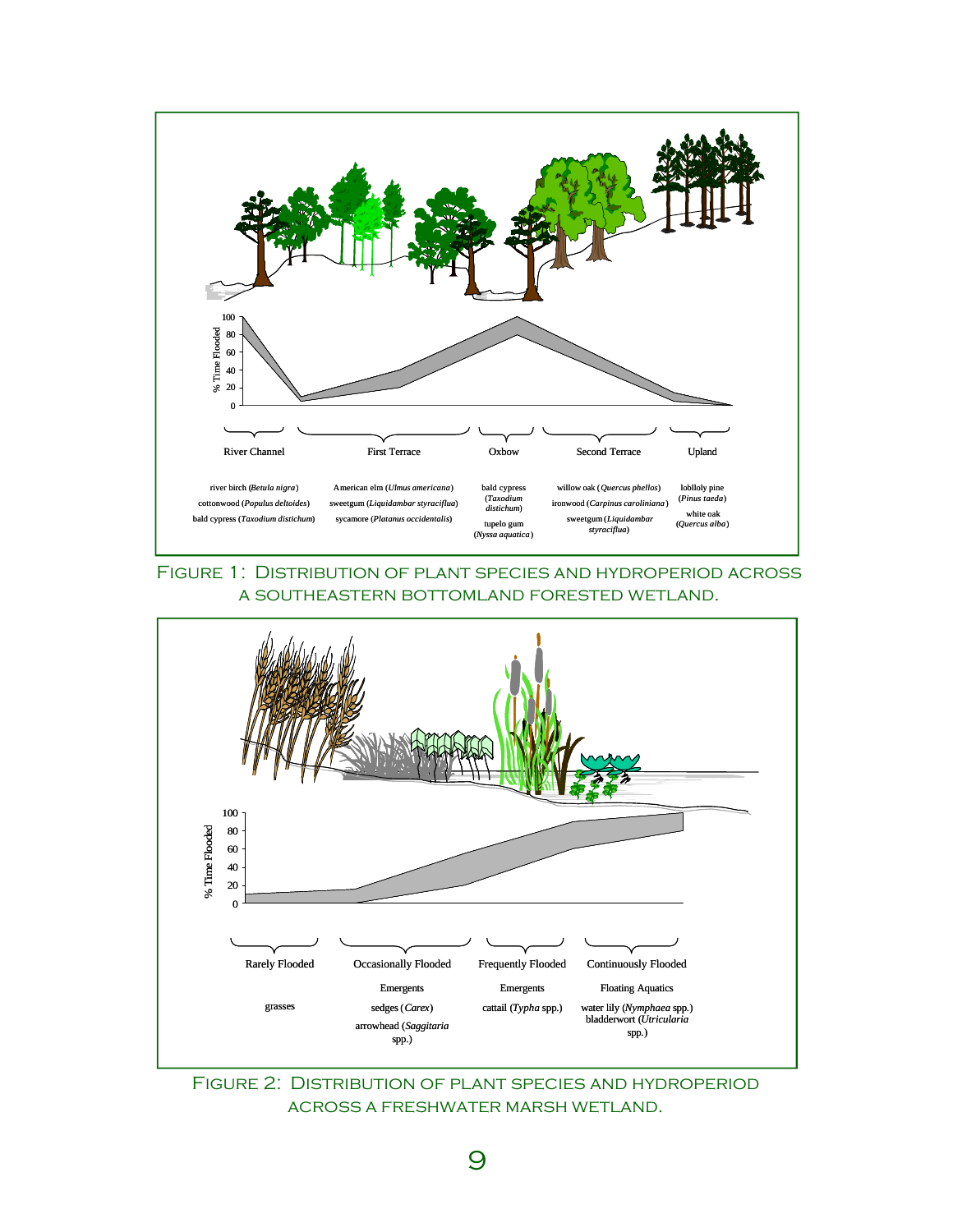

Figure 3: Protocol for sampling vegetation for wetland eutrophication assessments.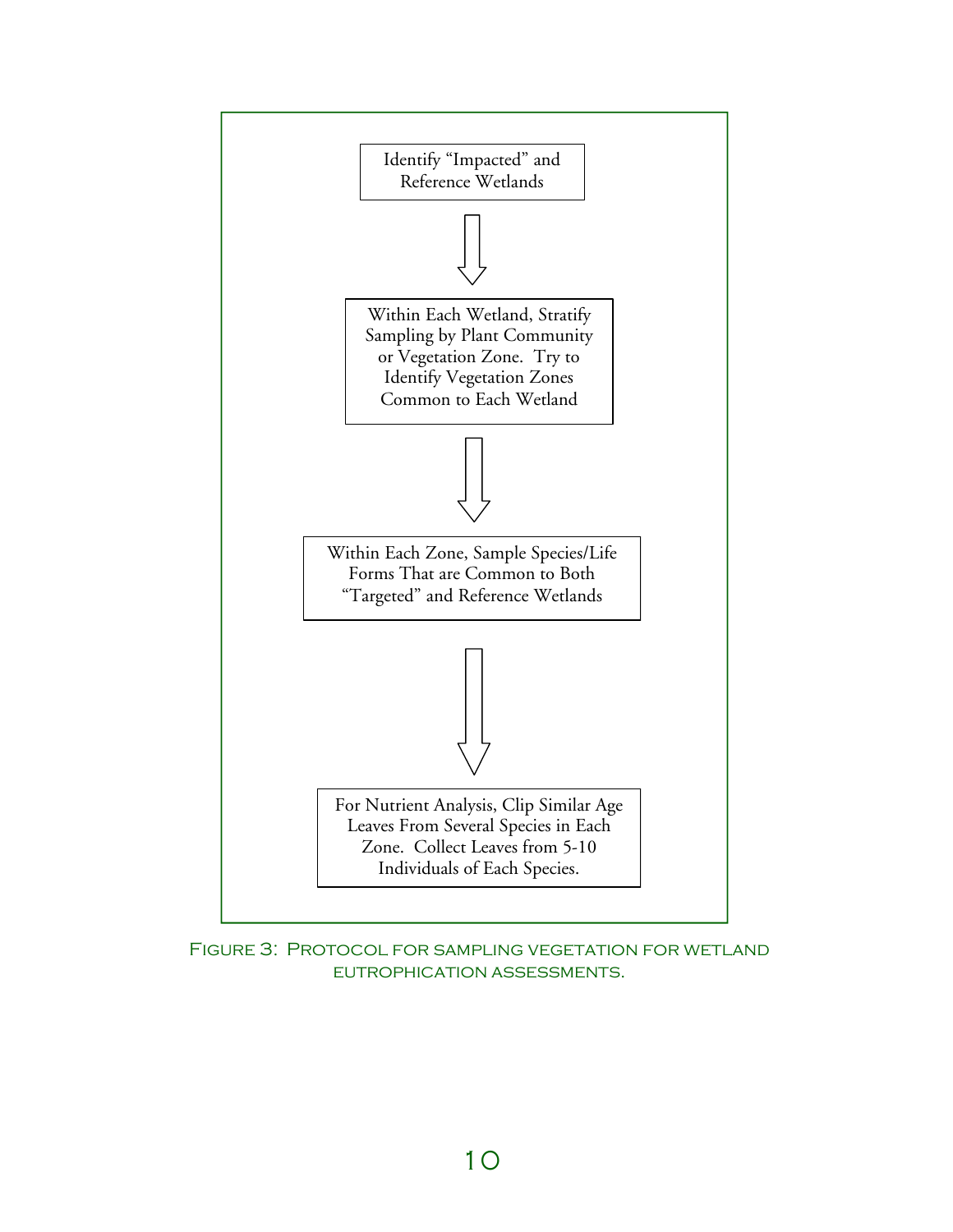et al. 1986) and one that saves the time it takes to measure the height of all stems in a plot. Aboveground biomass is clipped at the end of the growing season, in late summer or fall. If vegetation is dense,  $0.25 \text{ m}^2$  plots are sufficient for clipping. Clipped material is separated into live (biomass) versus dead material then dried at  $70^{\circ}$ C to a constant weight. For stem height and biomass sampling, 5 to 10 plots per vegetation zone are collected.

For woody vegetation, litterfall is the best technique for measuring NPP. Litterfall is measured by collecting leaf litter that falls into  $0.25$  m<sup>2</sup> screen or mesh traps placed on the wetland surface (Chapman 1986). Collections are made periodically (every 1-2 mos.) throughout the year, although collection during peak litterfall season (Sept.-Dec.) may be adequate for some assessments.

Leaves are collected and analyzed for N, P, and organic C. Leaf analyses are performed on samples that are dried at 70°C. Nitrogen and organic C are measured by dry combustion using a CHN analyzer. Phosphorus is measured by spectrophotometry in acid ( $H_2SO_4$ - $H_2O_2$ ) digests (Allen et al. 1986). Many land-grant universities, state agricultural testing laboratories, and environmental consulting laboratories perform these analyses. Contact your local USDA office or land-grant agricultural extension office for information on laboratories that perform plant tissue nutrient analyses.

Nutrient resorption efficiency, resorption proficiency, nutrient use efficiency, and C:N:P are calculated from the C, N, and P concentrations measured previously. Resorption proficiency and RE require that N and P are analyzed for both senesced and green tissue (Killingbeck 1996, Aerts et al. 1999). Nutrient use efficiency requires measurements of productivity (litterfall, aboveground biomass) and leaf N and P (Vitousek 1982).

For emergent vegetation, community-level indicators (nutrient-tolerant and intolerant species) are measured in larger plots  $(2\times10 \,\mathrm{m}^2)$ , or by estimating percent cover of each species using plot or plotless sampling techniques (Mueller-Dombois and Ellenberg 1974). The use of community-level indicators with woody vegetation requires larger plots (0.1–1 ha) or longer transects (Mueller-Dombois and Ellenberg 1974).

### MINIMUM MONITORING REQUIREMENTS

Minimum monitoring requirements to assess nutrient enrichment of wetlands consist of (1) aerial/ satellite photography of the wetland and (2) fieldbased measurements of Level I indicators of enrichment. Level I indicators describe attributes of wetland structure (stem height) and function (stem height, leaf C, N, P and C:N:P ratios) that are relatively easy to measure (Table 1).

Remotely sensed data are used to assess coarse changes in wetland communities over time. Field measurements such as stem height and leaf N and P are useful because they respond to nutrient enrichment relatively quickly (Craft et al. 1995, Chiang et al. 2000). Herbaceous vegetation is a better indicator of nutrient enrichment than woody vegetation because herbaceous plants complete their life cycle in less time and, thus, respond more quickly to enrichment.

# Case Studies

Case studies using the Florida Everglades,<br>
CAtlantic coast estuarine salt marshes, and Tase studies using the Florida Everglades, Alaskan wet sedge tundra are presented below to describe the response of vegetation-based indicators to nutrient enrichment. The response of Everglades plant communities to N and P additions is an example of phosphorus limitation and eutrophication. The response of the estuarine salt marshes,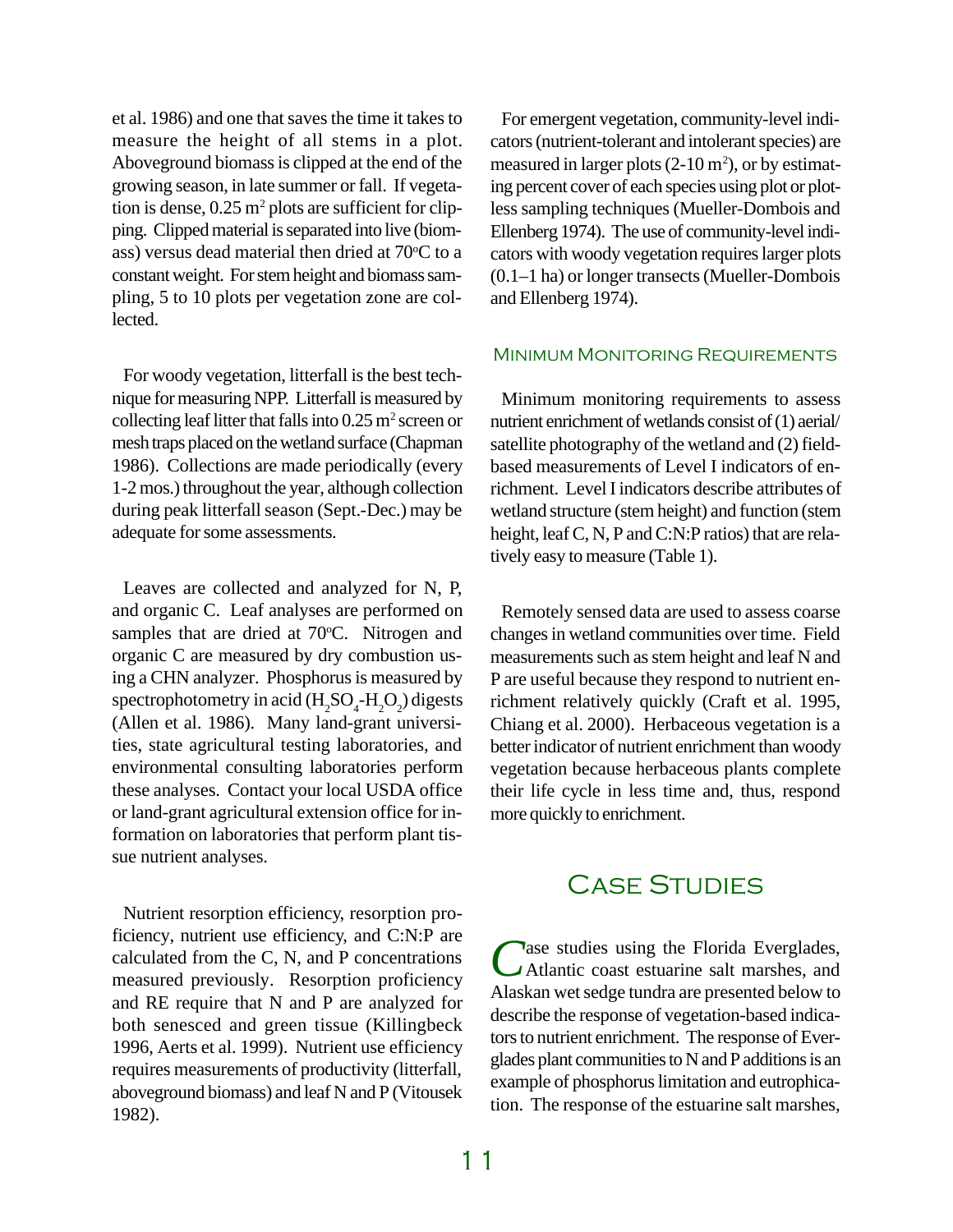### Table 1: Level I and Level II indicators of nutrient enrichment in wetlands

| <b>MEASUREMENT</b>                                      | <b>EASE OF USE</b> | <b>METHOD</b>                      |  |
|---------------------------------------------------------|--------------------|------------------------------------|--|
| Level I                                                 |                    |                                    |  |
| Functional Indicators                                   |                    |                                    |  |
| Stem height (E) <sup>1,2</sup>                          | Easy               | Clip plots                         |  |
| Leaf C and N, C:N                                       | Moderate           | CHN analyzer                       |  |
| Leaf P, C:P, N:P                                        | Moderate           | Acid digestion & spectrophotometer |  |
| Structural Indicators                                   |                    |                                    |  |
| Coarse change in wetland plant communities<br>over time | Easy               | Aerial & satellite photography     |  |
| Level II                                                |                    |                                    |  |
| Functional Indicators                                   |                    |                                    |  |
| Aboveground biomass (E)                                 | Moderate           | Clip plots                         |  |
| Standing dead biomass (E)                               | Moderate           | Clip plots                         |  |
| Litterfall (W) <sup>1</sup>                             | Difficult          | Litter traps                       |  |
| Senesced leaf C, N, C:N <sup>3</sup>                    | Moderate           | CHN analyzer                       |  |
| Senesced leaf P, C:P, N:P <sup>3</sup>                  | Moderate           | Acid digestion & spectrophotometer |  |
| N & P resorption efficiency                             |                    | Calculated                         |  |
| Nutrient use efficiency                                 |                    | Calculated                         |  |
| Structural Indicators                                   |                    |                                    |  |
| # of nutrient tolerant species <sup>4</sup>             | Moderate           | Plot sampling                      |  |
| % of nutrient tolerant species <sup>4</sup>             | Moderate           | Plot sampling                      |  |
| # of nutrient intolerant species <sup>4</sup>           | Moderate           | Plot sampling                      |  |
| % of nutrient intolerant species <sup>4</sup>           | Moderate           | Plot sampling                      |  |

 $1 E$  = emergent vegetation, W = woody vegetation.

2 Structural indicator also.

<sup>3</sup> Resorption proficiency.<br><sup>4</sup> Reliable nutrient-tolerant and -intolerant species for most wetlands and geographic regions have not been identified yet.

Note: Level I indicators represent the minimum requirements for assessing enrichment.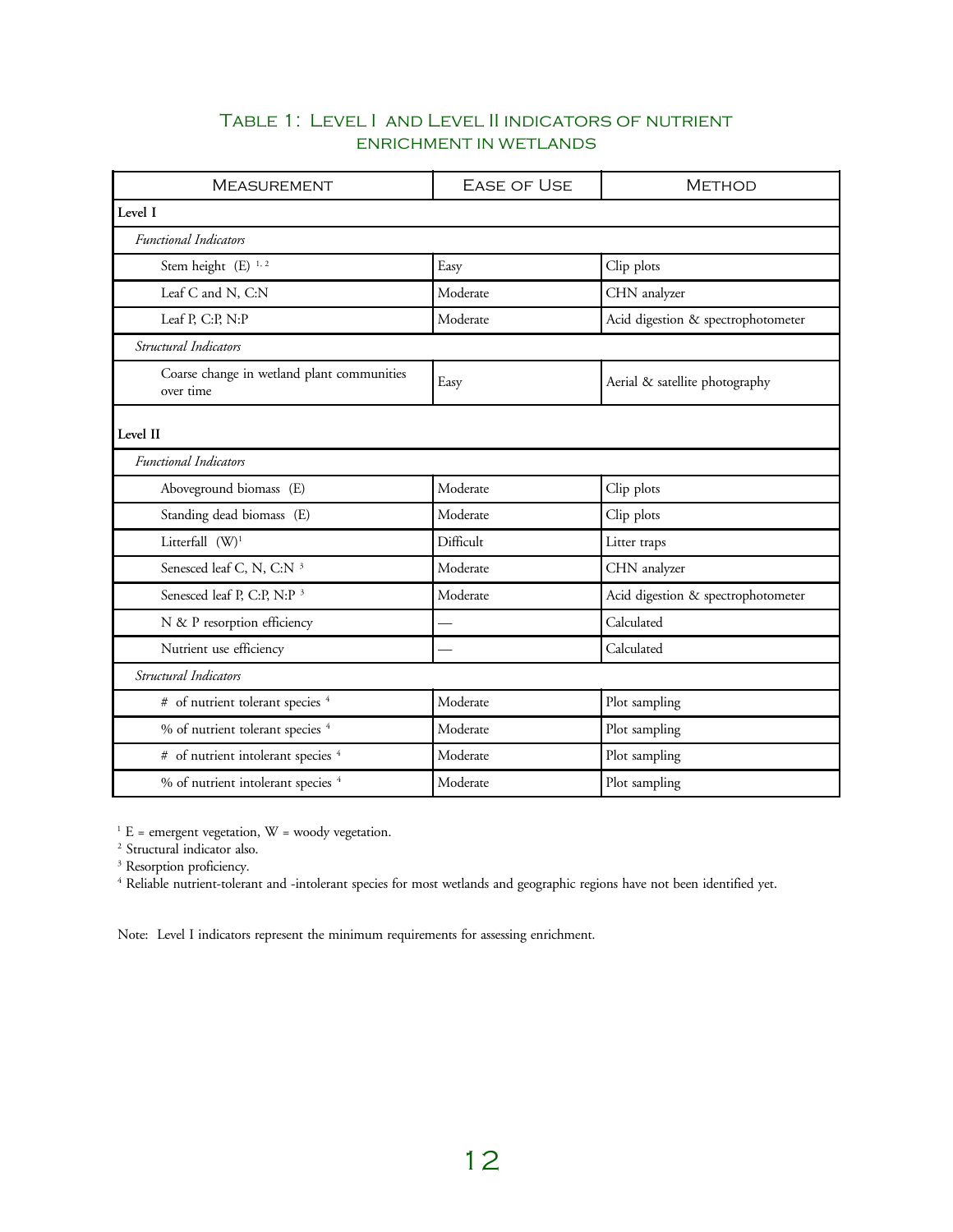which are N-limited, is an example of wetland response to N enrichment. The response of wet sedge tundra to nutrient enrichment is an example of colimitation by N and P. In the tundra wetland, vegetation-based indicators of nutrient enrichment show a response to both N and P additions.

#### **EVERGLADES**

During the past 10 years, the Florida Everglades has been the "poster child" for wetland eutrophication. Numerous studies documenting the effects of N- and P-enriched agricultural drainage on Everglades community structure and ecosystem processes have been published (Davis 1989, 1991, Craft and Richardson 1993a, 1998, Craft et al. 1995, Reddy et al. 1993, Urban et al. 1993). Ecological changes attributed to nutrient enrichment include increased NPP, tissue P uptake, decomposition, peat accretion, and nutrient accumulation as well as cattail encroachment into sawgrass and slough communities (Craft and Richardson 1998, Qualls and Richardson 2000). Functional indicators of enrichment including aboveground biomass, stem height, leaf N (standing dead only), and leaf P were higher in eutrophic areas compared with unenriched areas (Table 2). Stem density did not differ between eutrophic (40/m<sup>2</sup>) and unenriched sites (38/m<sup>2</sup>) (Miao and Sklar 1999).

Community-level indicators also responded to increased nutrient loadings. Nutrient- tolerant species including cattail, duckweed (*Lemna*), and other species were abundant in eutrophic areas but infrequent in unenriched areas (Table 2), (Craft and Richardson 1997, Vaithiyanathan and Richardson 1999). Nutrient-intolerant species (e.g., *Utricularia* spp. and other species) were abundant in unenriched areas but absent from eutrophic areas (Table 2) (Vaithiyanathan and Richardson 1999).

The findings presented above were based on observational data collected from areas of the northern Everglades that receive enormous amounts of water and nutrients, both N and P. From among these data, it was difficult to separate the effects of nutrients from the hydroperiod, and to determine which responses were due to N versus P. Thus the causative agent of the observed differences was not pinpointed.

In 1990, a field experiment was initiated to investigate the effects of N versus P on native Everglades plant communities (Craft et al. 1995, Chiang et al. 2000). The experiment applied controlled amounts of N, P, and N+P to plots in an area of the Everglades unaffected by agricultural water and nutrient loadings. During the first year of nutrient additions, it became apparent that P, not N, was the limiting nutrient and, thus, was responsible for the changes in wetland structure and function observed in eutrophic areas. After 2 years of P additions, many functional indicators responded to increased P, including increased aboveground biomass, standing dead material, stem height, and leaf P (Table 3). Leaf C:P, N:P, resorption efficiency, and NUE (P) decreased in response to P additions (Table 3). Sentinel species that reflected low nutrient regimes also responded to P. *Utricularia*, a floating aquatic plant, declined in response to P and eventually was replaced by the macroalgae, *Chara*. During the 4-year period, no change in species richness or cattail/duckweed encroachment was observed, although other emergents like leather fern (*Acrostichum danaeifolium*) increased in response to P (Table 3). More leaf P and less *Utricularia* indicated incipient P enrichment during the first year of P additions. The response of aboveground biomass to P was not statistically detectable until the end of the second growing season. Under unenriched conditions, sawgrass was highly proficient at resorbing P based on standing dead P (70  $\mu$ g/g) concentrations that were less than 500  $\mu$ g/g P as suggested by Killingbeck (1996). There was no response of vegetation to N additions (data not shown), indicating that P, not N, limits productivity and leads to eutrophication in this wetland system.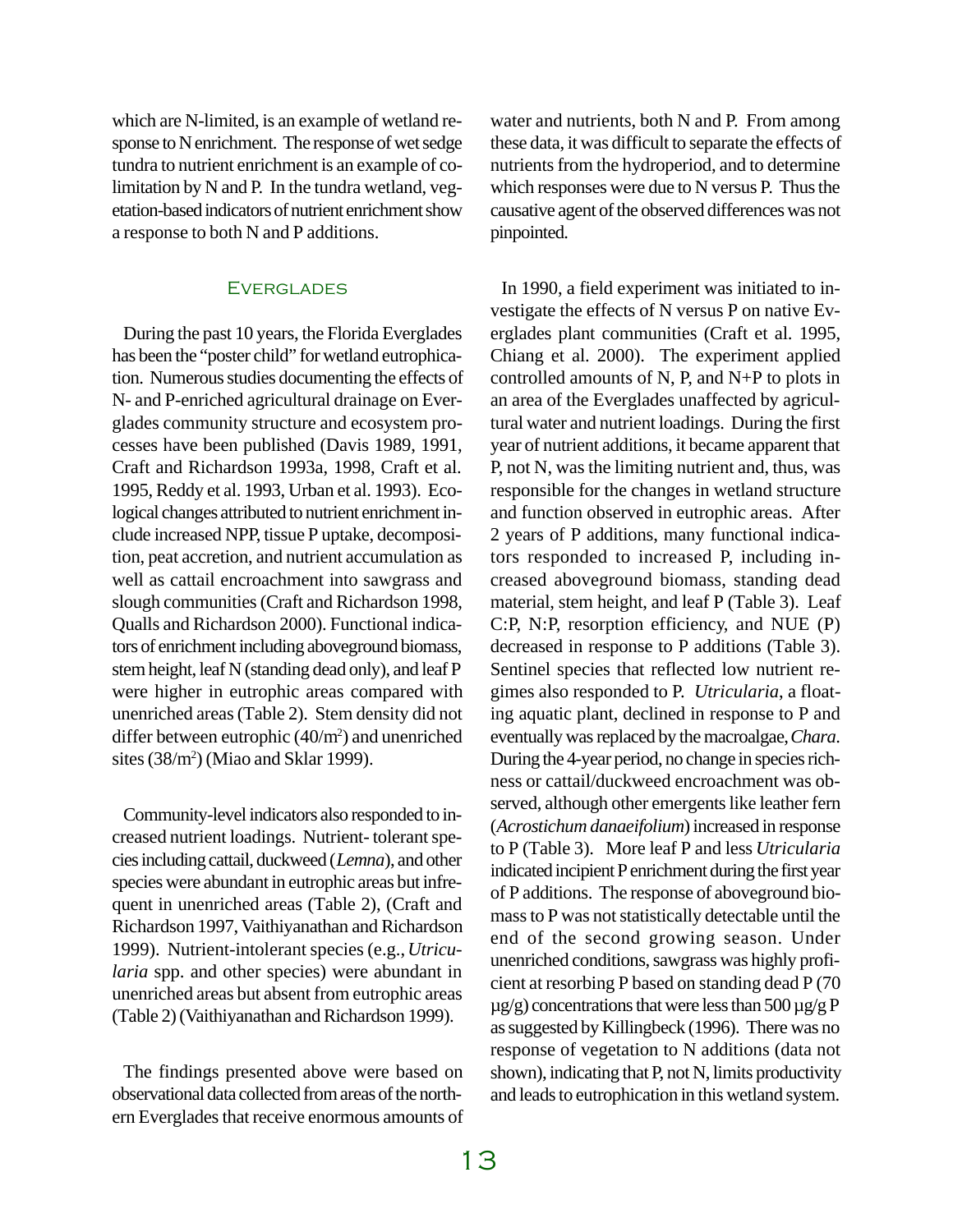## Table 2: Comparison of vegetation-based indicators of phosphorus (P) enrichment in unenriched and eutrophic sawgrass, Cladium jamaicense, communities of the Florida Everglades

| <b>INDICATOR</b>                                                     | <b>UNENRICHED</b> | <b>EUTROPHIC</b>                      |  |
|----------------------------------------------------------------------|-------------------|---------------------------------------|--|
| Functional Indicators                                                |                   |                                       |  |
| Stem height (cm) <sup>1</sup>                                        | 160               | 205                                   |  |
| Aboveground biomass $(g/m2)1$                                        | 976               | 1958                                  |  |
| Stem density (number/m <sup>2</sup> ) <sup>1</sup>                   | 38                | 40                                    |  |
|                                                                      |                   |                                       |  |
| Leaf N $(%)$ <sup>1</sup>                                            | 0.70              | 0.70                                  |  |
| Leaf P $(\mu g/g)^1$                                                 | 250               | 650                                   |  |
| Leaf $N: P$ (wt:wt) <sup>1</sup>                                     | 28                | 11                                    |  |
|                                                                      |                   |                                       |  |
| Standing dead N (%) <sup>2</sup>                                     | 0.40              | 0.56                                  |  |
| Standing dead P (µg/g) <sup>2</sup>                                  | 80                | 375                                   |  |
| Standing dead N:P (wt:wt) <sup>2</sup>                               | 38                | 15                                    |  |
|                                                                      |                   |                                       |  |
| Structural Indicators                                                |                   |                                       |  |
| Course change in wetland plant<br>communities over time <sup>3</sup> | No change         | Decreased sawgrass, increased cattail |  |
| Nutrient-intolerant species                                          |                   |                                       |  |
| Utricularia spp. <sup>4</sup>                                        | Abundant          | Absent                                |  |
| Nutrient-tolerant species                                            |                   |                                       |  |
| Typha <sup>4,5</sup>                                                 | Infrequent        | Abundant                              |  |
| Lemna <sup>4</sup>                                                   | Absent            | Abundant                              |  |
| Acrostichum danaeifolium <sup>4</sup>                                | Infrequent        | Common                                |  |

<sup>1</sup> From Miao and Sklar (1999)

2 From Davis (1991)

3 Jensen et al. (1995)

4 From Vaithiyanathan and Richardson (1999)

5 From Craft and Richardson (1997)

Note: Numerical values in bold reflect statistically significant differences (p>0.05) between unenriched and eutrophic conditions.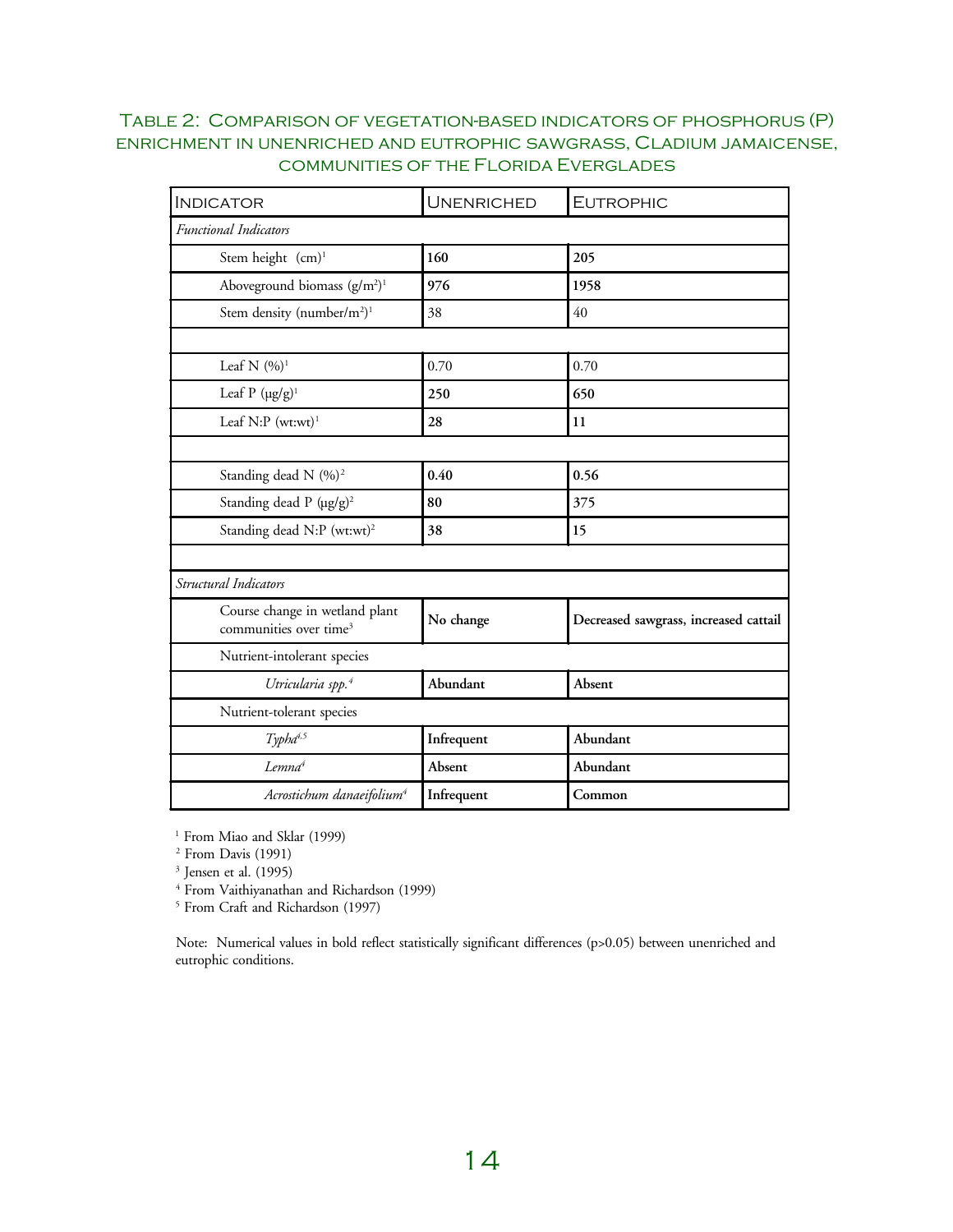# Table 3: Level I and Level II indicators of phosphorus (P) enrichment of sawgrass, Cladium jamaicense, communities in the Florida Everglades

| <b>INDICATOR</b><br><b>RESPONSE</b>             |                        |                                  | <b>RESPONSE TIME</b>       |  |
|-------------------------------------------------|------------------------|----------------------------------|----------------------------|--|
|                                                 | Unfertilized<br>(no P) | Fertilized<br>$(4.8 g P/m^2/yr)$ |                            |  |
| Level I                                         |                        |                                  |                            |  |
| Stem height <sup>1</sup>                        |                        |                                  | 1-2 years                  |  |
| Leaf P (µg/g)                                   | 210                    | 530                              | <lyear< td=""></lyear<>    |  |
| Leaf C:P (wt:wt)                                | 2100                   | 840                              | <1 year                    |  |
| Leaf N:P $(wt:wt)^2$                            | 29                     | 12                               | <1 year                    |  |
|                                                 |                        |                                  |                            |  |
| Level II                                        |                        |                                  |                            |  |
| Aboveground biomass (g/m <sup>2</sup> )         | 1160                   | 2950                             | 1-2 years                  |  |
| Standing dead biomass $(g/m2)$                  | 1520                   | 3670                             | $\overline{\phantom{a}}^3$ |  |
|                                                 |                        |                                  |                            |  |
| Standing dead P (µg/g)                          | 74                     | 398                              | $\overline{\mathbf{3}}$    |  |
| Standing dead C:P (wt:wt)                       | 6000                   | 1100                             | $\overline{\mathbf{3}}$    |  |
| Standing dead N:P (wt:wt) <sup>4</sup>          | 51                     | $11\,$                           | $\overline{\mathbf{3}}$    |  |
|                                                 |                        |                                  |                            |  |
| Resorption efficiency (P)                       | 54%                    | 7%                               | $\overline{\mathbf{3}}$    |  |
| Resorption proficiency (P, %) <sup>5</sup>      | .007                   | .04                              | $\overline{\mathbf{3}}$    |  |
| $NUE_{(p)}$                                     | 13500                  | 2500                             | 1-2 years                  |  |
|                                                 |                        |                                  |                            |  |
| Nutrient-intolerant species (g/m <sup>2</sup> ) |                        |                                  |                            |  |
| (Utricularia) <sup>6</sup>                      | 200                    | 30-50                            | <1 year                    |  |
| Nutrient-tolerant species (g/m <sup>2</sup> )   |                        |                                  |                            |  |
| $(Chara)^6$                                     | $\bf{0}$               | 70-180                           | 1-2 years                  |  |
| (Acrostichum danaeifolium) <sup>7</sup>         | $\bf{0}$               | 400                              | 1-2 years                  |  |
| $(Typha)^7$                                     | 45                     | 60                               | No change                  |  |
| $(Lemma)^1$                                     |                        |                                  | No change                  |  |

1 Determined by visual inspection. 2 Leaf N content of unfertilized and fertilized plots was 0.60% andn 0.65%, respectively.

3 Measured during year 3 of the study.

4 Standing dead N content of unfertilized and fertilized plots was 0.38% and 0.45%, respectively.

5 Same as standing dead P.

6 Slough community.

7 Mixed sawgrass-cattail community.

Notes: The response to P was measured over a 4-year period. In this study, there was no response to P additions. Numerical values in **bold** indicate that phosphorus-fertilized and unfertilized plots were statistically different (p<0.05) from each other.

Source: Data are from Craft et al. 1995, Chiang et al. 2000.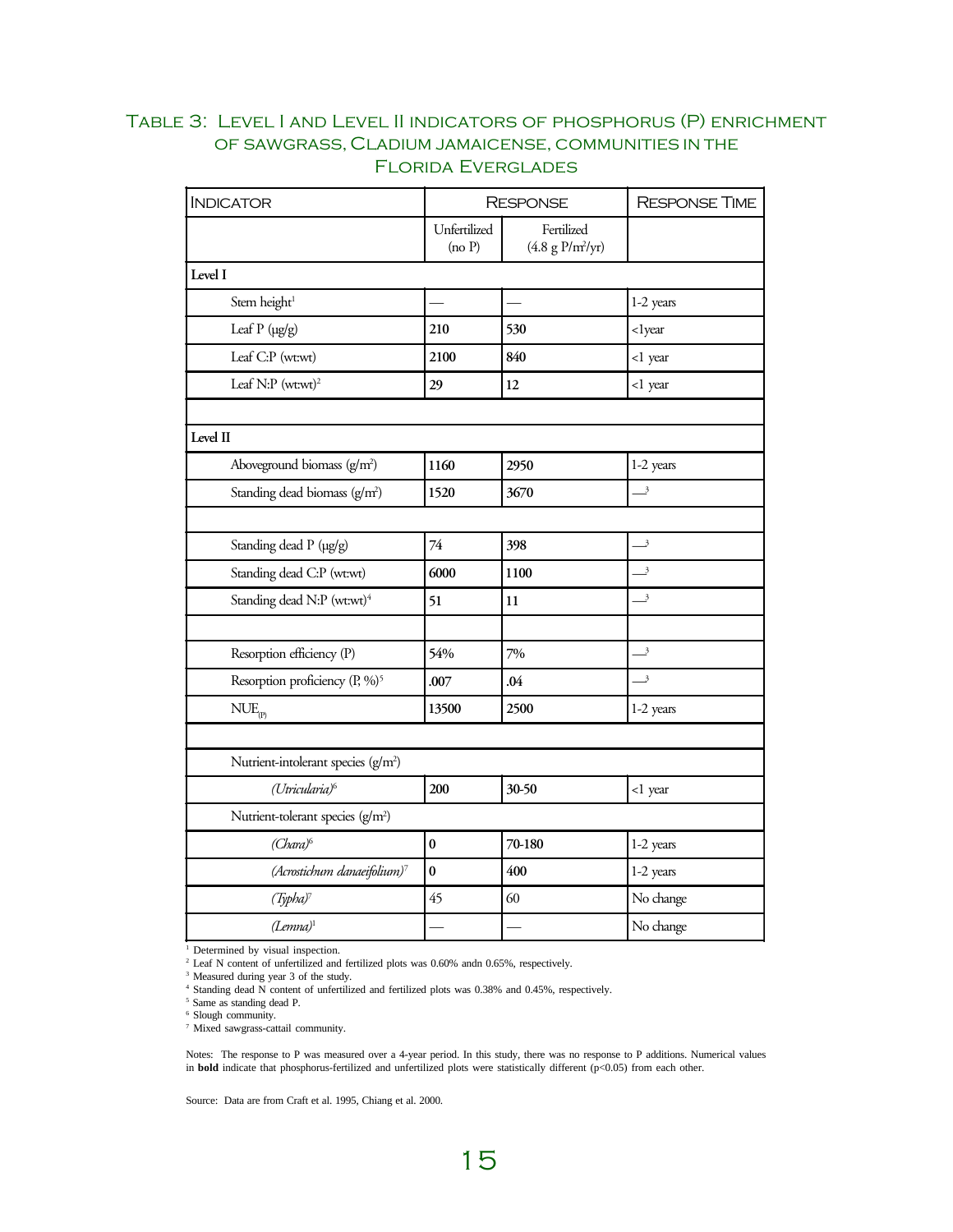Results from the Everglades experiment indicate that (1) reliable vegetation-based indicators of P enrichment exist and (2) some indicators (e.g., leaf P, *Utricularia*) respond more rapidly to increased P than others. The rapid and consistent responses of leaf P, NPP, and *Utricularia* suggest that these indicators are reliable for monitoring conditions in the Everglades. Other indicators, like cattail and duckweed encroachment, were not observed during the first 4 years of the experiment. The absence of cattail encroachment into the fertilized plots probably reflects the fact that competitive displacement is a time-dependent process (Mal et al. 1997). A shift in emergent species composition in the fertilized plots might take longer than the 4-year period of record of the experiment. Furthermore, the reported increase of cattail and duckweed in eutrophic areas of the Everglades may be the result of increased water depth in addition to P enrichment (Urban et al. 1993).

#### Estuarine Salt Marshes

Like Everglades vegetation, salt marsh vegetation responded quickly when the primary limiting nutrient, in this case N, was added. Leaf N and aboveground biomass of *Spartina alterniflora*, the dominant species in east coast salt marshes, increased during the first year of N additions (Table 4). Leaf C:N, standing dead N, and  $NUE_{(N)}$  also increased relative to unfertilized plots during the first year of N fertilization (Table 4). Stem height, a Level I indicator, also increased in response to N additions, although the response was not significantly different from unfertilized plots. Because nitrogen is a component of chlorophyll, where photosynthesis takes place, N additions quickly translate into increased aboveground biomass. Many studies report that leaf N and aboveground biomass increase within a few months after N is added (Valiela and Teal 1974, Broome et al. 1975, Chalmers 1979). Additions of N sometimes produce more flowering stems of *Spartina* whereas P additions increase the number of flowering stems even more (Broome et al. 1975).

#### **WET SEDGE TUNDRA**

Nutrient additions to wet sedge tundra communities in Alaska revealed that tundra vegetation responded to additions of either N, P, or N+P (Shaver et al. 1998) (Table 5). After 5 years of fertilization, leaf N and aboveground biomass increased in response to N additions, whereas C:N and N:P decreased in N-treated plots. The effect of P additions on functional indicators of enrichment was even more pronounced than with N. Leaf P and aboveground biomass increased dramatically in response to P additions whereas leaf C:P and N:P decreased in P-treated plots (Table 5). The plant response to N+P additions was greater as compared with either N or P applied singly, indicating that tundra communities are limited primarily by P and secondarily by N (Shaver et al. 1998). In a separate fertilization experiment, Shaver and Chapin (1995) added N, P, and K to moist tussock and wet sedge vegetation in the Alaskan tundra. Similar to the Everglades case study, leaf N and P increased following the first year of nutrient additions. Increased plant growth and biomass production was not observed until year 2 of the study and, in year 3, flowering increased in response to fertilizer additions.

In salt marshes and amid tundra vegetation, leaf N concentrations declined after the first year of N fertilization, as N was "diluted" by enhanced biomass production (Valiela and Teal 1974, Shaver and Chapin 1995). However, loss of sensitivity of this Level I indicator was offset by increased NPP, aboveground biomass, and stem height. In contrast to N, in ecosystems where P was limiting or co-limiting, leaf P concentrations remained elevated even as NPP increased in response to P enrichment (Shaver and Chapin 1995, Chiang et al. 2000).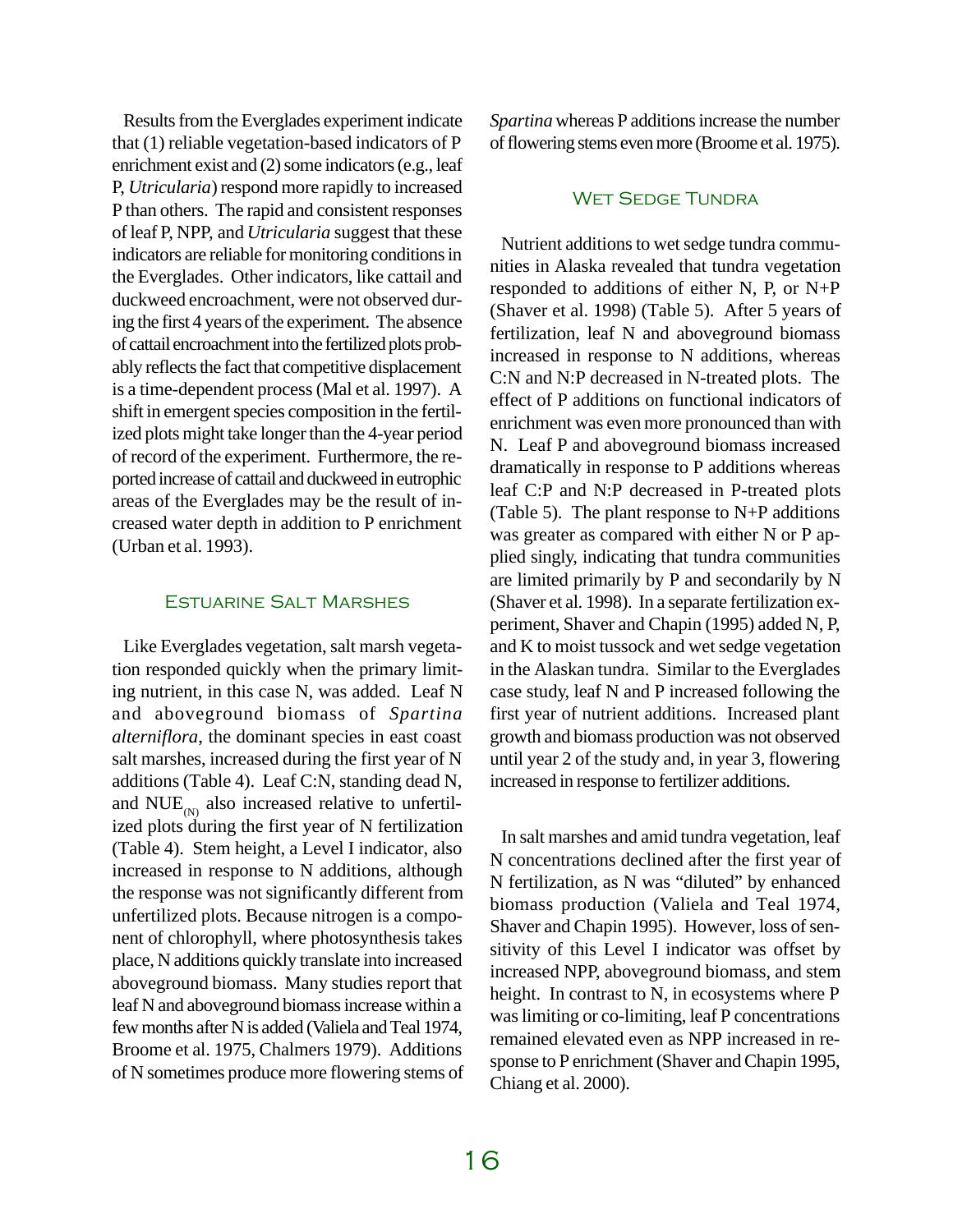# Table 4: Level I and Level II indicators of nitrogen (N) enrichment of Spartina alterniflora dominated salt marshes along the Atlantic (NC, GA) coast

| <b>INDICATOR</b>                    | <b>RESPONSE</b> |      | <b>RESPONSE TIME</b> |  |
|-------------------------------------|-----------------|------|----------------------|--|
|                                     | Unfertilized    | $+N$ |                      |  |
| Level I                             |                 |      |                      |  |
| Stem height (cm) <sup>1</sup>       | 77              | 103  | <1 year              |  |
| Leaf N $(\frac{9}{0})^1$            | 0.82            | 1.05 | <1 year              |  |
| Leaf C:N $(wt:wt)^{1,2}$            | 49              | 38   | <1 year              |  |
|                                     |                 |      |                      |  |
| Level II                            |                 |      |                      |  |
| Aboveground biomass $(g/m2)1$       | 360             | 600  | <1 year              |  |
| Standing dead N (%) <sup>3,4</sup>  | 0.90            | 1.05 | <1 year              |  |
| $\text{NUE}_{_{\text{\tiny{(N)}}}}$ | 111             | 95   | <1 year              |  |

<sup>1</sup> From Broome et al (1975), N added as ammonium sulfate at a rate of 16.2 g N/m <sup>2</sup>/yr.

2 Leaf C is assumed to be 40%.

<sup>3</sup> From Chalmers (1979), N added as sewage sludge at a rate of 2 g N/m <sup>2</sup>/wk.

4 Same as Resorption Proficiency.

Notes: In this study (Broome et al. 1975), N was the primary limiting nutrient and P (data not shown) was secondarily limiting. Numerical values in bold indicate that phosphorus-fertilized and -unfertilized plots were statistically different (p<0.05) from each other.

The results of the Everglades, salt marsh, and tundra fertilization studies demonstrate that increased leaf nutrient (N, P) content is a powerful indicator of eutrophication because it is among the first to respond to nutrient enrichment. Level I (stem height) and II (aboveground biomass) metrics of NPP likewise respond relatively quickly to nutrient enrichment. They, too, are useful detectors of incipient eutrophication of wetlands.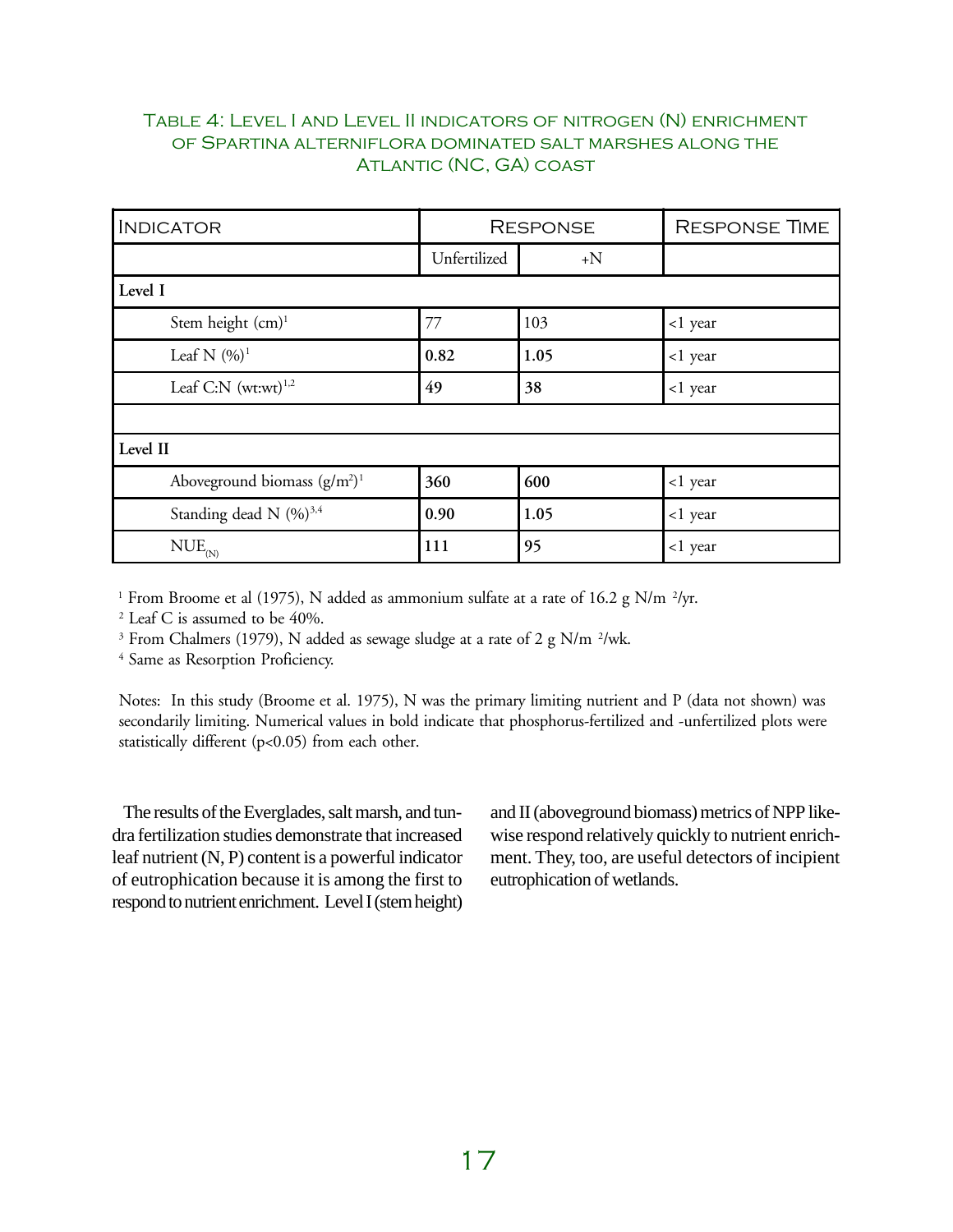# Table 5: Level I and Level II indicators of nitrogen (N) and phosphorus (P) enrichment of a wet sedge tundra (Eriophorum angustifolium) in Alaska after 5 years of fertilization

| <b>INDICATOR</b>                 | <b>RESPONSE</b>             |                                   |                                  |                     | <b>RESPONSE</b><br>TIME <sup>1</sup> |
|----------------------------------|-----------------------------|-----------------------------------|----------------------------------|---------------------|--------------------------------------|
|                                  | Unfertilized<br>(no N or P) | +N $(10 \text{ g/m}^2/\text{yr})$ | +P $(5 \text{ g/m}^2/\text{yr})$ | $N+P$               |                                      |
| Level I                          |                             |                                   |                                  |                     |                                      |
| Leaf N $(\%)$                    | 1.48<br>a                   | 1.78<br>$\mathbf b$               | 1.46<br>$\overline{a}$           | 1.69<br>$\mathbf b$ | $<1$ yr                              |
| Leaf $P(ug/g)$                   | 830<br>a                    | 1120<br>$\mathbf{b}$              | 2660 b                           | 3870 b              | $<1$ yr                              |
|                                  |                             |                                   |                                  |                     |                                      |
| Leaf C:N $(wt:wt)^2$             | 27.0                        | 22.5                              | 27.4                             | 23.7                | $<1$ yr                              |
| Leaf $C: P$ (wt:wt) <sup>2</sup> | 482                         | 357                               | 150                              | 103                 | <1~yr                                |
| Leaf N:P $(wt:wt)^{2,3}$         | 17.8                        | 15.9                              | 5.5                              | 4.4                 | $<1$ yr                              |
|                                  |                             |                                   |                                  |                     |                                      |
| Level II                         |                             |                                   |                                  |                     |                                      |
| Aboveground biomass $(g/m^2)$    | 142<br>a                    | $\mathbf b$<br>195                | 283<br>$\mathbf c$               | 404<br>d            | $1-2$ yr                             |

<sup>1</sup> Response time was based on an earlier study by Shaver and Chapin (1995).

<sup>2</sup> No statistical analyses were performed on these parameters.

3 Leaf C was assumed to be 40%.

Notes: In this study, indicators of nutrient enrichment responded to additions of either N, P, or N+P, indicating that both N and P limit plant productivity of this community. Numerical values within the same row separated by the same letter were not statistically different (p<0.05) from each other.

Source: Data are from Shaver et al. 1998.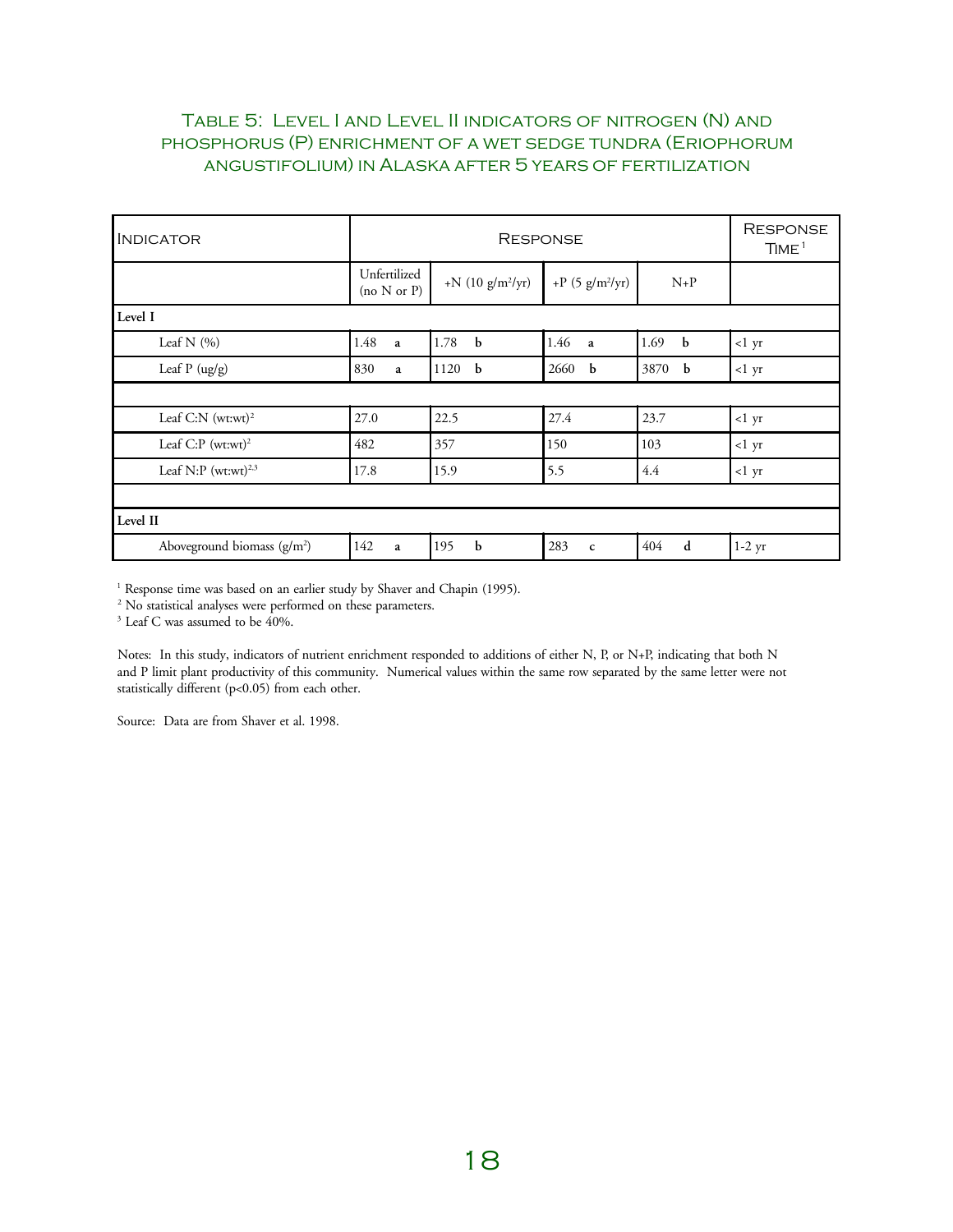# **REFERENCES**

Adamus PR, Gonyaw A. 2000. National database of wetland plant sensitivities to enrichment and hydrologic alteration. Electronic database prepared for Wetlands Division, USEPA, Washington, DC. Department of Fisheries and Wildlife, Oregon State University, Corvallis, OR.

Aerts R, Verhoven JTA, Whigham DF. 1999. Plantmediated controls on nutrient cycling in temperate fens and bogs. Ecology 80:2170-2181.

Allen SE, Grimshaw HM, Rowland AP. 1986. Chemical analysis. In: Moore PD, Chapman SB (eds). Methods in Plant Ecology. Boston: Blackwell Scientific Publications, pp. 285-344.

Apfelbaum SI. 1985. Cattail (Typha spp.) management. Natural Areas J 5:9-17.

Bridgham SD, Pastor J, Jannsens JA, Chapin C, Malterer TJ. 1996. Multiple limiting gradients in peatlands: a call for a new paradigm. Wetlands 16:45-65.

Brinson MM, Bradshaw HD, Kane ES. 1984. Nutrient assimilative capacity of an alluvial floodplain swamp. J Appl Ecol 21:1041-1057.

Broome SW, Seneca ED, Woodhouse WW Jr. 1983. The effects of source, rate and placement of nitrogen and phosphorus fertilizers on growth of Spartina alterniflora transplants in North Carolina. Estuaries 6:212-226.

Broome SW, Seneca ED, Woodhouse WW Jr. 1986. Long-term growth and development of transplants of the salt-marsh grass *Spartina alterniflora.* Estuaries 9:63-74.

Broome SW, Woodhouse WW,Jr, Seneca ED. 1975. The relationship of mineral nutrients to the growth of *Spartina alterniflora* in North Carolina. II. The effects of N, P and Fe fertilizers. Soil Sci Soc Amer Proc 39:301-307.

Carpenter SR, Caraco NF, Correll DL, Howarth RW, Sharpley AN, Smith VH. 1998. Nonpoint pollution of surface waters with phosphorus and nitrogen. Ecol Appl 8:559-568.

Chalmers AG. 1979. The effects of fertilization on nitrogen distribution in a Spartina alterniflora salt marsh. Estuarine Coastal Marine Sci 8:327-337.

Chambers RM, Meyerson LA, Saltonstall K. 1999. Expansion of Phragmites australis into tidal wetlands of North America. Aqua Bot 64:261-273.

Chapman SB. 1986. Production ecology and nutrient budgets. In: Moore PD, Chapman SB (eds). Methods in Plant Ecology. Boston: Blackwell Scientific Publications, pp. 1-60.

Chiang C, Craft CB, Rogers DW, Richardson CJ. 2000. Effects of four years of nitrogen and phosphorus additions on Everglades plant communities. Aqua Bot 68:61-78.

Clymo RS, Hayward PM. 1982. The ecology of Sphagnum. In: Smith AJE (ed). Bryophyte Ecology. New York: Chapman and Hall, pp. 229-289.

Craft CB. 1997. Dynamics of nitrogen and phosphorus retention during wetland ecosystem succession. Wetlands Ecol Manage 4:177-187.

Craft CB, Richardson CJ. 1993. Peat accretion and phosphorus accumulation along a eutrophication gradient in the Northern Everglades. Biogeochem 22:133-156.

Craft CB, Richardson CJ. 1997. Relationships between soil nutrients and plant species composition in Everglades peatlands. J Environ Qual 26:224-232.

Craft CB, Richardson CJ. 1998. Recent and long-term organic soil accretion and nutrient accumulation in the Everglades. Soil Sci Soc Amer J 62:834-843.

Craft CB, Vymazal J, Richardson CJ. 1995. Response of Everglades plant communities to nitrogen and phosphorus additions. Wetlands 15:258-271.

Davis SM. 1989. Sawgrass and cattail production in relation to nutrient supply in the Everglades. In: Sharitz RR, Gibbons JW (eds). Freshwater Wetlands and Wildlife, pp. 325-341. CONF-8603101, DOE symposium series no. 61, USDOE Office of Scientific and Technical Information, Oak Ridge, TN.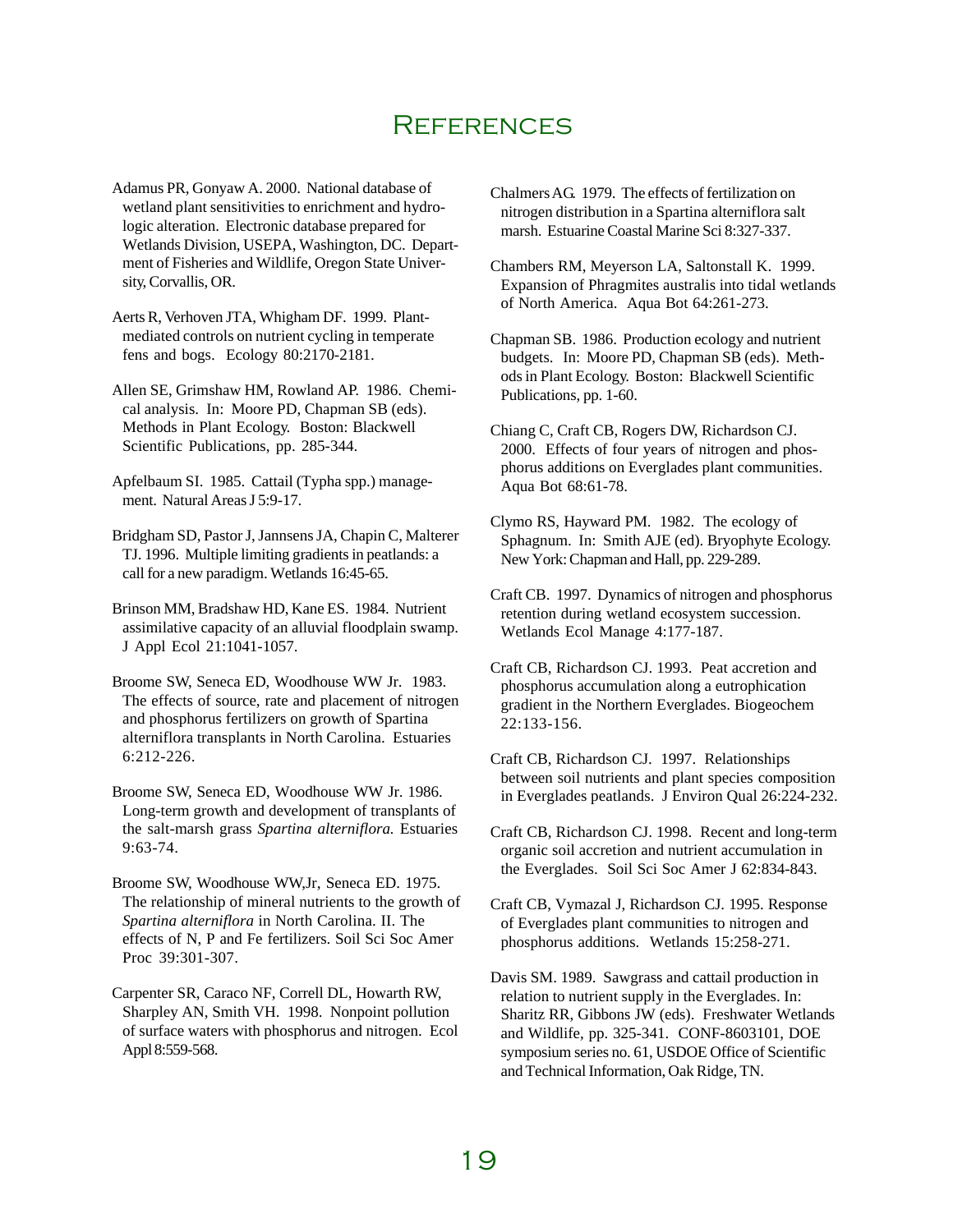Davis SM. 1991. Growth, decomposition and nutrient retention of Cladium jamaicense Crantz and Typha domingensis Pers. in the Florida Everglades. Aqua Bot 40:203-224.

Dennison WC, Orth RJ, Moore KA, Stevenson JC, Carter V, Kollar S, Bergstrom PW, Batiuk RA. 1993. Assessing water quality with submerged aquatic vegetation. BioSci 43:86-94.

Feller IC, Whigham DF, O'Neill JP, McKee KL. 1999. Effects of nutrient enrichment on within-stand cycling in a mangrove forest. Ecology 80:2193- 2205.

Fenessy S. In press. Using vegetation to assess environmental conditions in wetlands.

Galatowitsch SM, Anderson NO, Ascher PD. 1999. Invasiveness in wetland plants in temperate North America. Wetlands 19:733-755.

Groffman PM. 1994. Dentrification in freshwater wetlands. Current Topics Wetland Biogeochem 1:15-35.

Hopkinson CS, Gosselink JG, Parrondo RT. 1980. Production of coastal Louisiana marsh plants calculated using phenometric techniques. Ecology 61:1091-1098.

Janse JH. 1998. A model of ditch vegetation in relation to eutrophication. Water Sci Technol 37:139-149.

Jensen JR, Ramsey EW, Mackey HE, Christensen E, Sharitz R. 1987. Inland wetland change detection using aircraft MSS data. Photogram Engnr Remote Sensing 53:521-529.

Jensen JR, Rutchey K, Koch MS, Narumalani S. 1995. In land wetland change detection in the Everglades Water Conservation Area 2A using a time series of normalized remotely sensed data. Photogram Engnr Remote Sensing 61:199-209.

Johnston CA. 1991. Sediment and nutrient retention by freshwater wetlands: effects on surface water quality. Critical Rev Environ Control 21:491-565.

Kadlec RH, Knight RL. 1996. Treatment Wetlands. New York: CRC Press.

Killingbeck KY. 1996. Nutrients in senesced leaves: keys to the search for potential resorption and resorption proficience. Ecology 77:1716-1727.

Koerselman W, Mueleman AFM. 1996. The vegetation N:P ratio: a new tool to detect the nature of nutrient limitation. J Appl Ecol 33:1441-1450.

Mal TK, Lovett-Doust J, Lovett-Doust L. 1997. Timedependent competitive displacement of Typha angustifolia by Lythrum salicaria. Oikos 79:26-33.

Miao SL, Sklar FH. 1999. Biomass and nutrient allocation of sawgrass and cattail along a nutrient gradient in the Florida Everglades. Wetlands Ecol Manage 5:245-263.

Mitsch WJ, Gosselink JG. 1993. Wetlands. New York: Van Nostrand Reinhold.

Morris JT, PM. Bradley. 1999. Effects of nutrient loading on the carbon balance of coastal wetland sediments. Limnol Oceanogr 44:699-702.

Mueller-Dombois D, Ellenberg H. 1974. Aims and Methods of Vegetation Ecology. New York: John Wiley.

Orth RJ, Moore KA. 1983. Chesapeake Bay: an unprecedented decline in submerged aquatic vegetation. Science 222:51-52.

Portielje R, Roijackers RMM. 1995. Primary succession of aquatic macrophytes in experimental ditches in relation to nutrient input. Aqua Bot 50:127-140.

Qualls RG, Richardson CJ. 1995. Forms of soil phosphorus along a nutrient enrichment gradient in the northern Everglades. Soil Sci 160:183-198.

Qualls RG, Richardson CJ. 2000. Phosphorus enrichment affects litter decomposition, immobilization and soil microbial phosphorus in wetland mesocosms. Soil Science Soc Am J 64:799-808.

Reddy KR, DeLaune RD, DeBusk WF, Koch MS. 1993. Long-term nutrient accumulation rates in the Everglades. Soil Sci Soc Am J 57:1147-1155.

Rybczyk JM, Garson G, Day JW Jr. 1996. Nutrient enrichment and decomposition in wetland ecosystems: models, analyses and effects. Current Topics Wetland Biogeochem 2:52-72.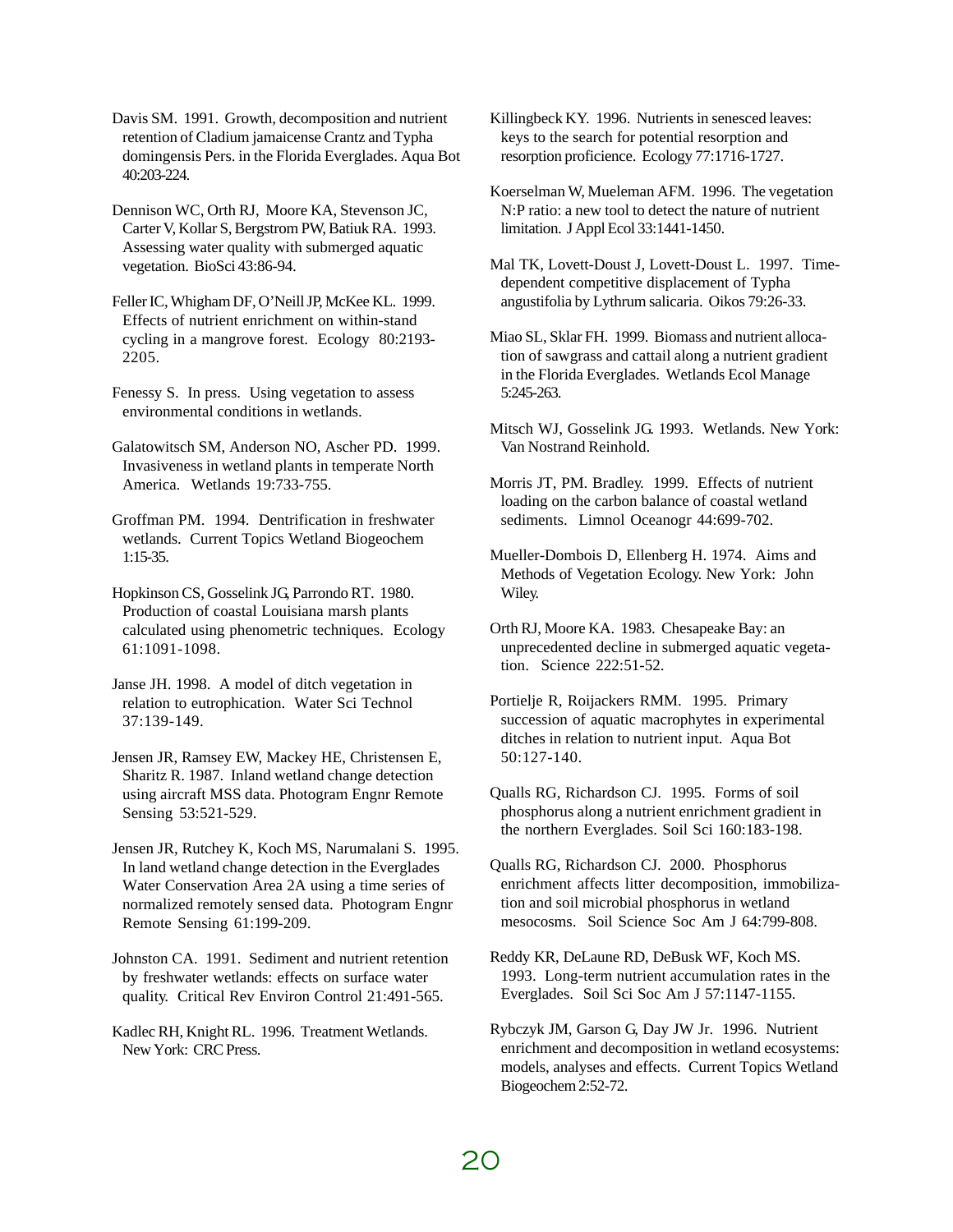Schlesinger WH. 1991. Biogeochemistry: an analysis of global change. New York: Academic Press.

Shaver GR, Chapin FS III. 1995. Long-term responses to factorial, NPK fertilizer treatment by Alaskan wet and moist tundra sedge species. Ecography 18:259- 275.

Shaver GR, Melillo JM. 1984. Nutrient budgets of marsh plants: efficiency concepts and relation to availability. Ecology 65:1491-1510.

Shaver GR, Johnson LC, Cades DH, Murray G, Laundre JA, Rastetter EB, Nadelhoffer KJ, Giblin AE. 1998. Biomass and CO2 flux in wet sedge tundras: responses to nutrients, temperature and light. Ecol Monogr 68:75-97.

Smith RL. 1996. Ecology and Field Biology. New York: Addison Wesley Longman Inc.

Urban NH, Davis SM, Aumen NG. 1993. Fluctuations in sawgrass and cattail density in Everglades Water Conservation Area 2A under varying nutrient, hydrologic and fire regimes. Aqua Bot 46:203-223.

Vaithiyanathan P, Richardson CJ. 1999. Macrophyte species changes in the Everglades. Examination along a eutrophication gradient. J Environ Qual 28:1347- 1358.

Valiela I, Teal JM. 1974. Nutrient limitation in salt marsh vegetation. In: Reimold RJ, Queen WH (eds). Ecology of Halophytes. New York: Academic Press, pp. 547-563.

Valiela I, Howes B, Howarth R, Giblin A, Foreman K, Teal JM, Hobbie JE. 1982. Regulation of primary production and decomposition in a salt marsh ecosystem. In: Gopal B, Turner RE, Wetzel RG Whigham DF (eds). Wetlands: ecology and management. Jaipur, India: National Institute of Ecology and International Scientific Publications, pp. 151-168.

van der Valk AG. In press. Landscape characterization for wetland assessment.

van der Valk AG, Davis CB. 1978. The role of seed banks in the vegetation dynamics of prairie glacial marshes. Ecology 59:322-335.

Verhoeven JTA, Koerselman W, Meuleman AFM. 1996. Nitrogen or phosphorus limited growth in herbaceous wet vegetation: Relations with atmospheric inputs and management regimes. Trends Ecol Evol 11:494- 497.

Verhoeven JTA, Schmitz MB. 1991. Control of plant growth by nitrogen and phosphorus in mesotrophic fens. Biogeochemistry 12:135-148.

Vitousek PM. 1982. Nutrient cycling and nutrient use efficiency. Am Naturalist 119:553-572.

Vitousek PM, Howarth RW. 1991. Nitrogen limitation on land and in sea: how can it occur? Biogeochem 13:87- 115.